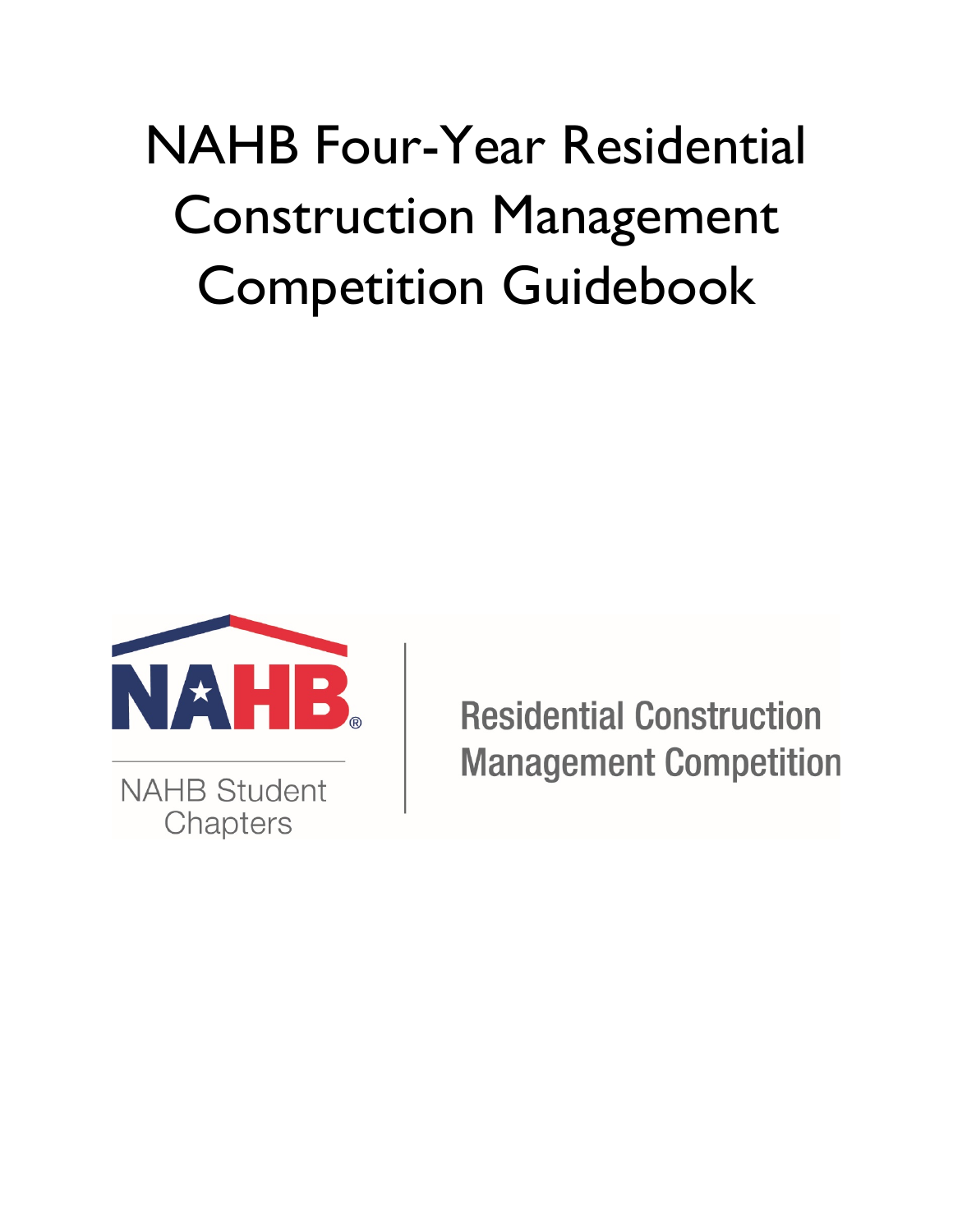## NAHB Four-Year Residential Construction Management Competition Guidebook

Student Author Eric Bet Cal Poly, San Luis Obispo

Faculty Advisor Scott Kelting Cal Poly, San Luis Obispo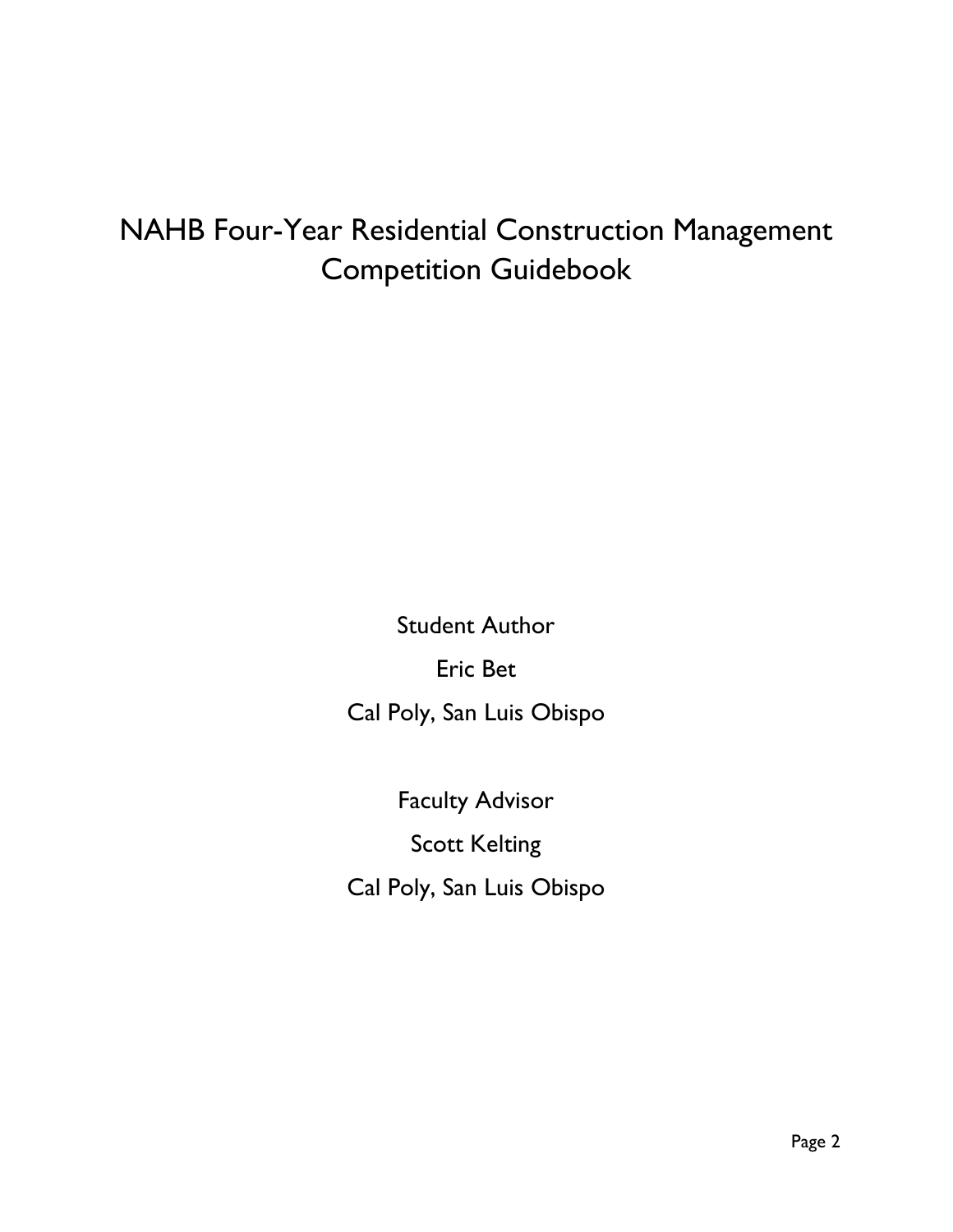## **Table of Contents**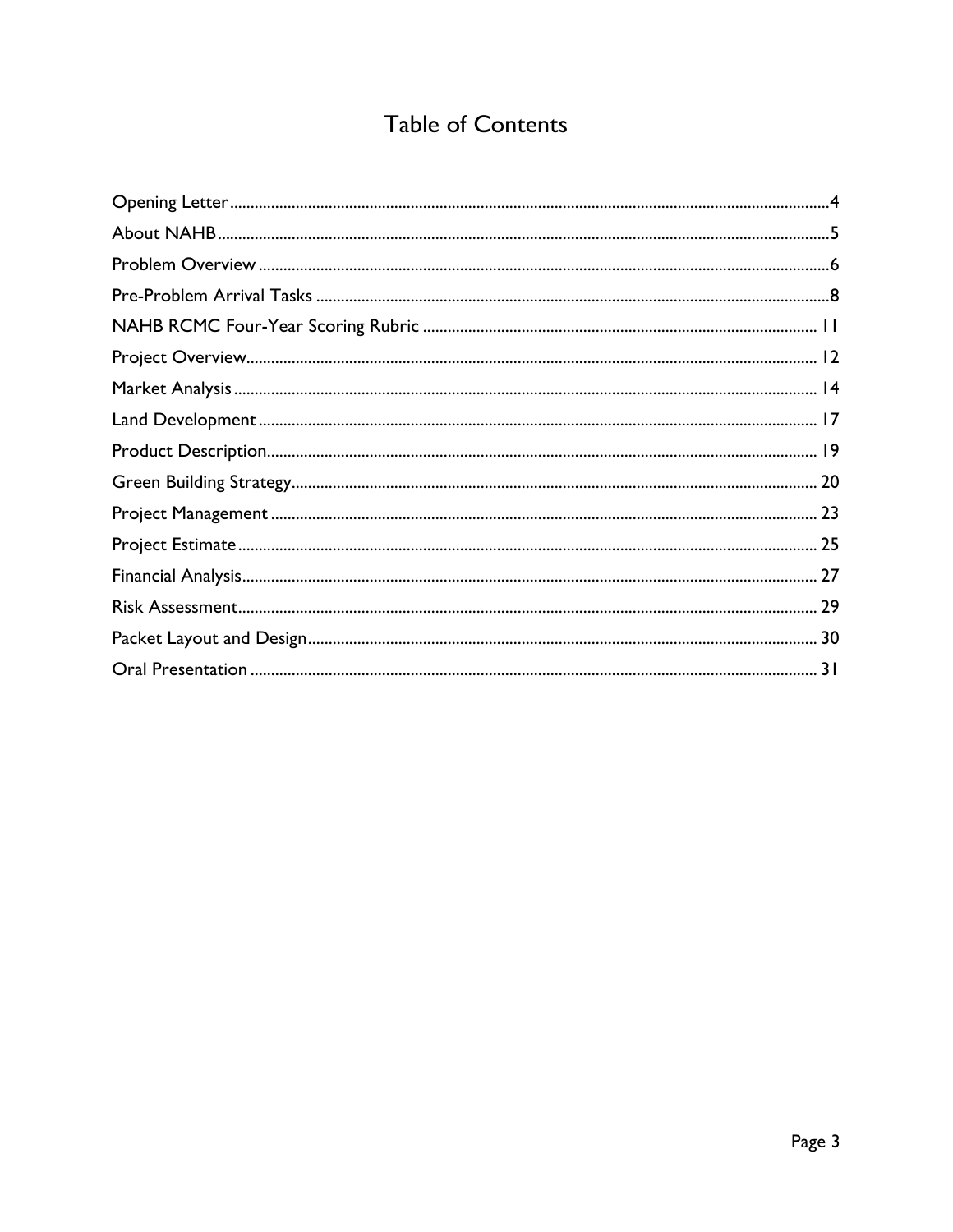## <span id="page-3-0"></span>Opening Letter

Congratulations on becoming a part of the NAHB Residential Construction Management Competition experience. You were selected because your team's advisor or captain felt as if you had a passion for residential development and are determined to work hard in this rigorous competition. The journey ahead will be tough with countless meetings, hours of research, and hard work that will ultimately culminate in the submission of a real-life investment committee proposal and presentation in front of leading professionals within the industry. Although tough, this experience may be one of the most rewarding and beneficial parts of your education.

Before getting into the details of the competition, let me introduce myself. My name is Eric Bet and I am a Senior at Cal Poly San Luis Obispo majoring in Construction Management and Business Finance. I began my NAHB career when I helped co-captain the 2015-2016 RCMC team. As a member of a team who placed in two consecutive years, it was my mission to lead our team to another successful year.

The following year, I became President of the NAHB Club. In the summer between my two competing years, I attended the NAHB sponsored Student Symposium at their headquarters in Washington D.C. This experience opened my eyes to the vast opportunities available through the NAHB and inspired me to pursue a career in residential development.

The purpose of this packet is to help future students. As I was involved in this competition for multiple years with returning students, I was fortunate to have a strong support group when working on the RCMC. As people graduate and traditions not always passed down with case competitions, teams are sometimes left with minimal support before embarking on the next year's problem. By collaborating with other universities who have historically been strong in the competition, this guidebook is meant to give future competing schools a better understanding of the problem and roadmap on how to navigate it. While its main intention is for the Residential Construction Management Competition, the problem is so real world that students who are interested in real estate development can also use this guidebook. It will help those get a better understanding of the industry before choosing their eventual career path.

This guidebook will lay everything out from the team selection process to the eventual presentation in front of industry judges at the NAHB International Builders' Show. Feel free to reach out and best of luck with the competition.

Regards,

Eric Bet eabet26@gmail.com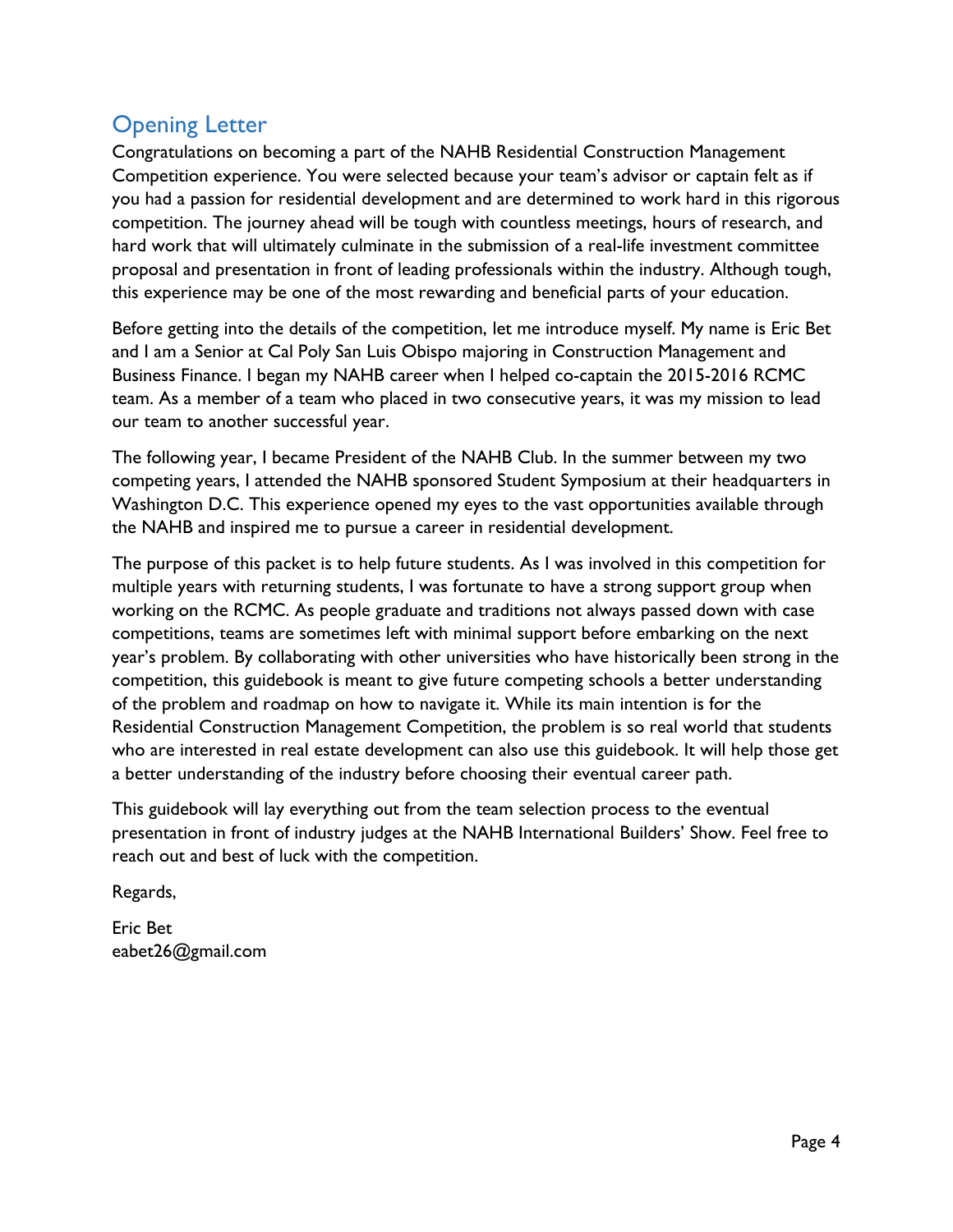## <span id="page-4-0"></span>About NAHB

The National Association of Home Builders (NAHB) is one of the largest trade associations in the United States whose mission is "to enhance the climate for housing and the building industry." Founded in 1942, NAHB is a federation of more than 700 state and local associations. With about one third of its 140,000 members working as homebuilders or remodelers, the NAHB members' construction accounts for about 80% of the new homes, both single-family and multifamily, built in the United States annually.

The NAHB is the main contact for the residential construction world. It has all resources that deal with the housing market from legal matters to economic forecasts. It provides members with vital information about upcoming events, trade shows, workshops, and is the lead advocate for homebuilders nationwide. Each year, the NAHB organizes the International Builders' Show (known as IBS), the largest convention of its kind for the residential and light commercial construction industry. This conference hosts thousands of residential-related companies from around the world.

Each year at the IBS, the NAHB hosts a Residential Construction Management Competition (RCMC) for Secondary, Associate, and Four-Year Programs. This guidebook is intended for teams competing in the Four-Year Program. The mission statement for the competition, provided by the NAHB, is:

*"The mission of the NAHB four-year student competition is to expose students to an in-depth residential construction project from concept to closing. Using real projects, students compete with other schools as they display their problem solving abilities and learn more about homebuilding."* 

Competing in this problem does exactly that. It is meant to give students interested in residential construction the ability to demonstrate and present what they have learned in school in a real-world application. From my experience as well as talking with others who have competed, this experience is second-to-none in terms of educational opportunities available to those interested in development.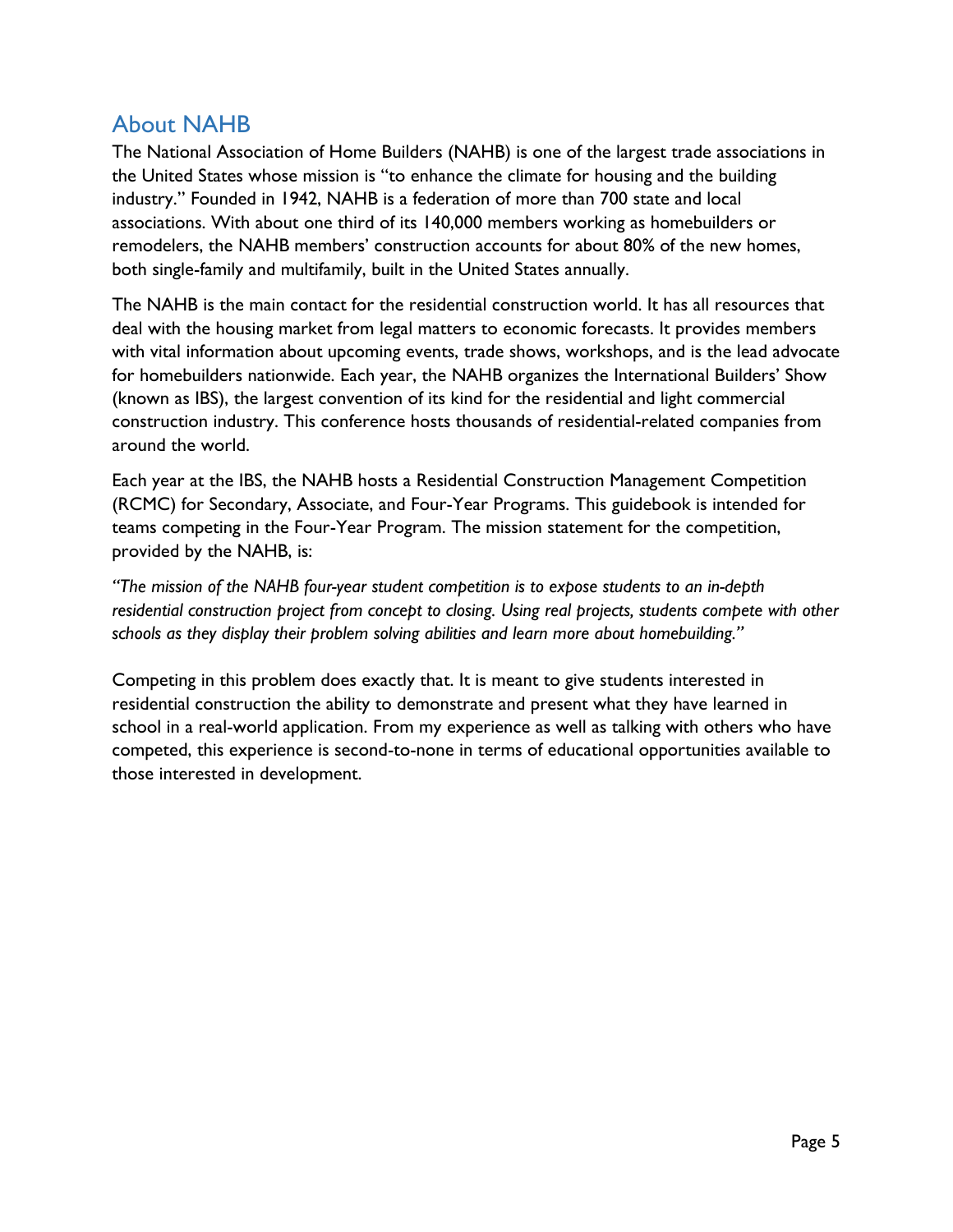## <span id="page-5-0"></span>Problem Overview

The NAHB Four-Year RCMC is composed of two main parts: an investment committee proposal and a presentation. The material given to the teams tends to vary year-to-year. Typically, the teams will be given soils and geotechnical reports while distribution of project plans varies based on the project sponsor's discretion. The site will be either single-family homes, multifamily homes, a mix of both, or possible mixed-use buildings. The teams will be acting as a division of a large homebuilder in the region of the project site. The objective is to convince your company's investment committee, the judges, that your division should be authorized funding for the development. All rationale and reasoning will be presented in the proposal and presentation.

#### Judges

There will be a total of four to six judges, based on NAHB discretion, who will review your team's proposal and presentation. The judges are typically made up of executives in leading homebuilders across the nation. One of the project judges will be the development director on the residential site the project is based on. This individual tends to know all the details associated with the project. This presents a great opportunity for the students as they can receive feedback and critiques from a very hands-on figure.

#### Proposal

The proposal encompasses anything and everything dealing with the development of the residential site. It will contain all information from buying the land to selling the last home. The sections of the sample NAHB Grading Summary Report are:

- Market Analysis
- Product Design and Selection
- Construction Management
- Project Management
- Financial and Risk Analysis
- Sustainability
- Quality of Written Proposal

The proposal is 80% of your team's final grade. This guidebook is a detailed explanation of how to construct the proposal with emphasis on the 7-main sections listed above. These sections are broken out into further detail later in the guidebook.

Over the past couple years, the NAHB has put a limit of 100 pages on the length of the proposal with an emphasis that "less is more." This requires teams to be concise, yet thorough in their proposals.

#### **Presentation**

The six presenting members will give a 15-minute presentation followed by a 10-minute question and answer period from the judges. The presentation typically presents a struggle for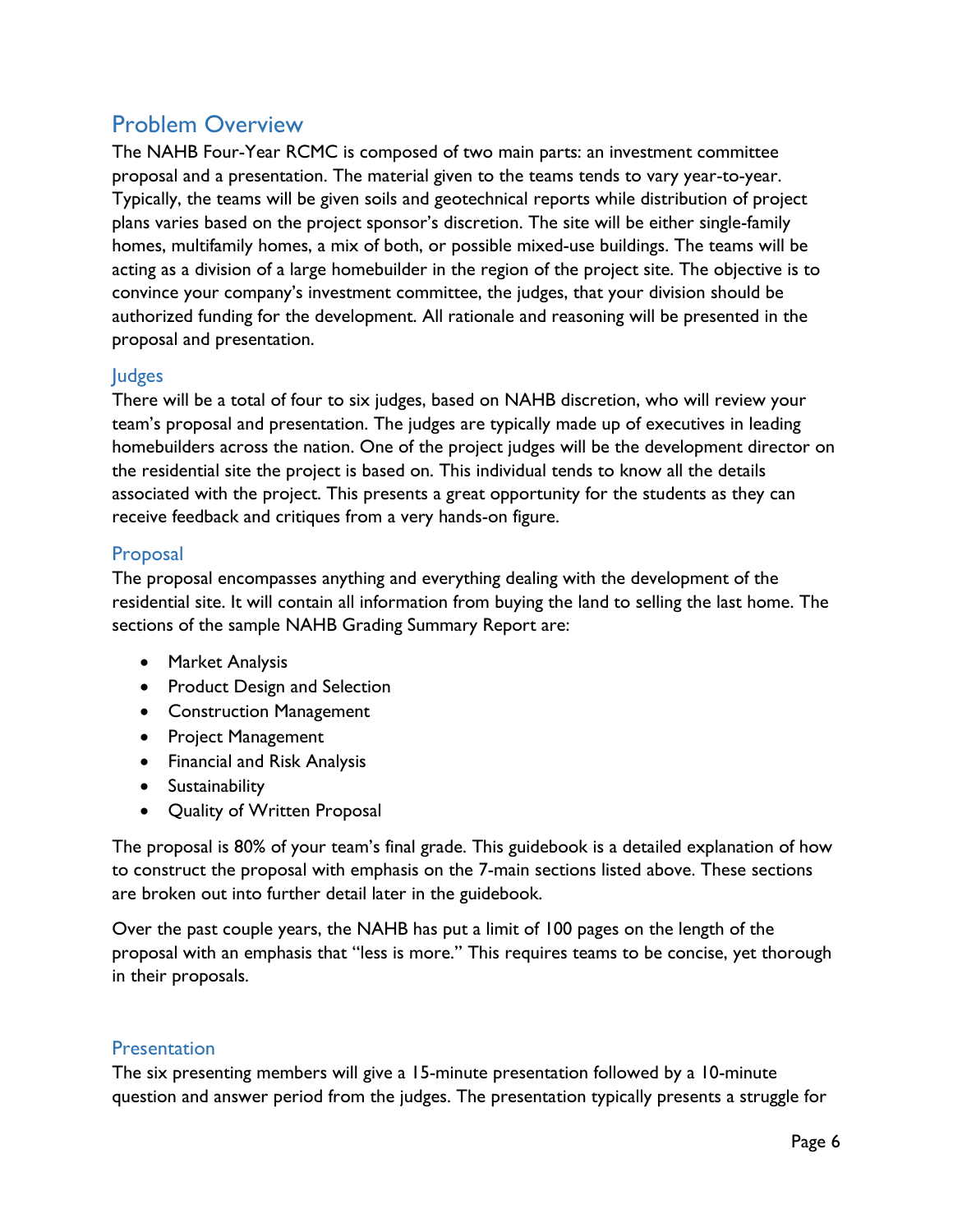most teams as you are required to condense your 100-page packet into a 15-minute presentation where the main objective is to convince the judges you are the best-qualified builder for the job. In the presentation, the teams must explain to the judges their overall strategy, give reason to the various strategies practiced, as well as provide concrete numbers from their financial statements. The presentation will be covered in more detail later in the guidebook.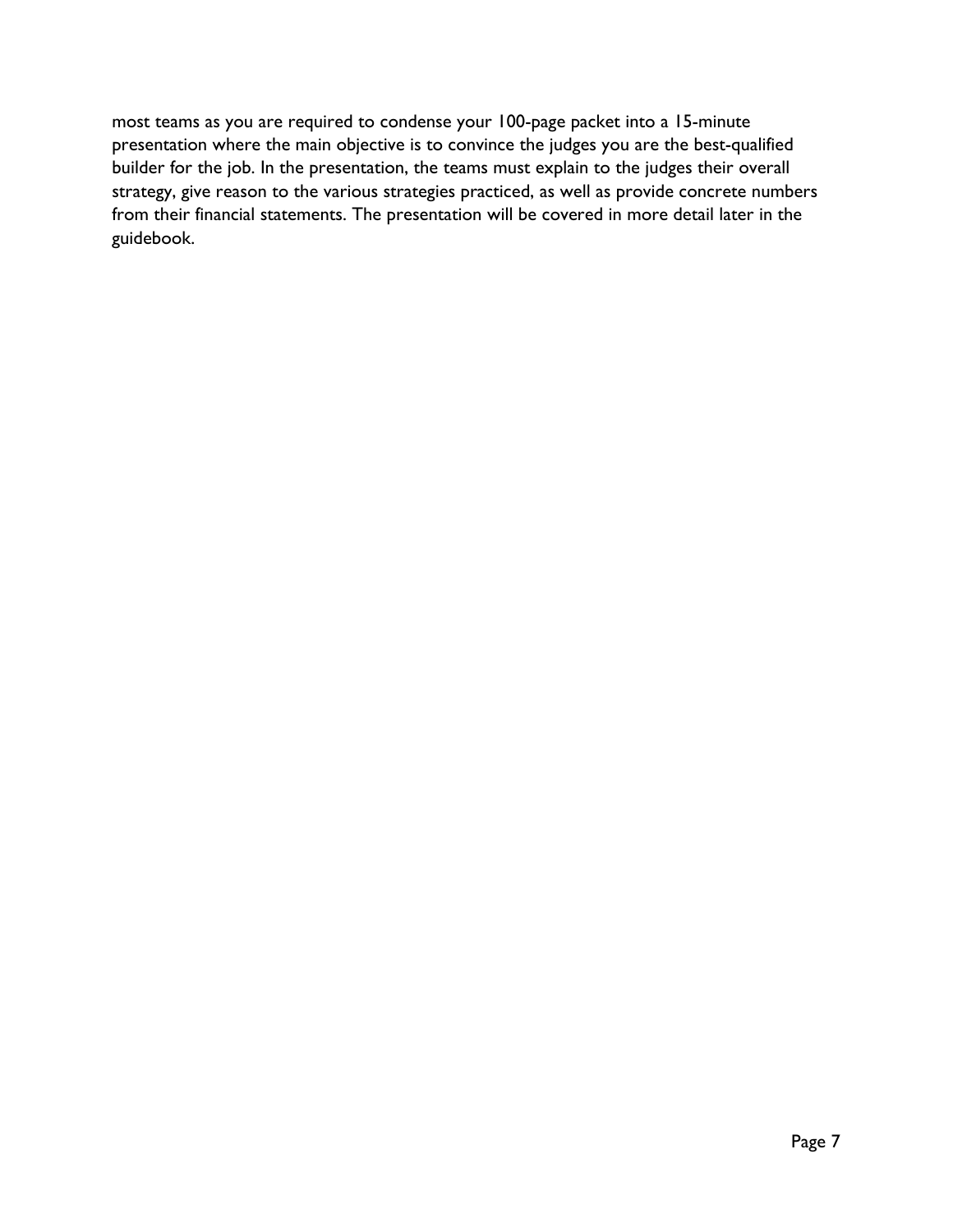## <span id="page-7-0"></span>Pre-Problem Arrival Tasks

This section is dedicated to helping teams prepare as much as possible before the NAHB releases the problem. With such a detailed deliverable, it is important for students to have a plan of attack as soon as possible. Many tasks can be completed or put into process without access to the problem. As a note, the following are only suggestions that have worked well for previous teams. Feel free to adjust the styles outlined in this guidebook accordingly if you and your team sees fit.

#### Team Selection

To begin the proposal, the school first needs to select its team. The team consists of six presenting members and as many non-presenting members as deemed appropriate. The team selection process begins when the previous year's captain selects the captain and team advisor shortly after the competition concludes. The captain should begin having serious meetings with his/her advisor in March to understand the responsibilities associated with captaining a RCMC team. The captain and advisor should begin reaching out to students in early April and hold interviews later that month for those interested in participating on the team. When interviewing students, it is important to find a passion and sense of pride in real estate development, **not necessarily an expertise**. As real estate development is an art that takes great experience to master, it is sometimes difficult to find students with extensive experience. **However, that is OK!** Students dedicated to development and willing to learn will make much better team members than those with experience who lack the passion.

When interviewing, it is important to explain the problem and all of its sections to gauge the areas of interest of the future team members. Try to have the final team selected as well as preliminary areas of interest determined before summer break to allow team members to focus on certain areas and seek a mentor in their internships.

#### Sub-Teams

When working on the proposal, it is important to "divide and conquer." While division of tasks is very important, overall team input is crucial to success. **So how is this done?**

Four sub-teams are formed:

- 1. Business Marketing
- 2. Architectural Design
- 3. Construction Operations
- 4. Business Finance

Once the sub-teams are formed, a calendar of deliverables (to be discussed later in the guidebook) is agreed upon by all team members. Once a sub-team completes a deliverable, it is presented upon at a weekly meeting to the rest of the team. **This is where the collaboration comes together**. If the team is convinced of the sub-team's findings, the next sub-team on the deliverable calendar will be released to do their tasks. If not, then the subteam needs to gather findings that are more concrete by the next team meeting. This is especially true for the design aspect of the problem as it has implications on the entire problem.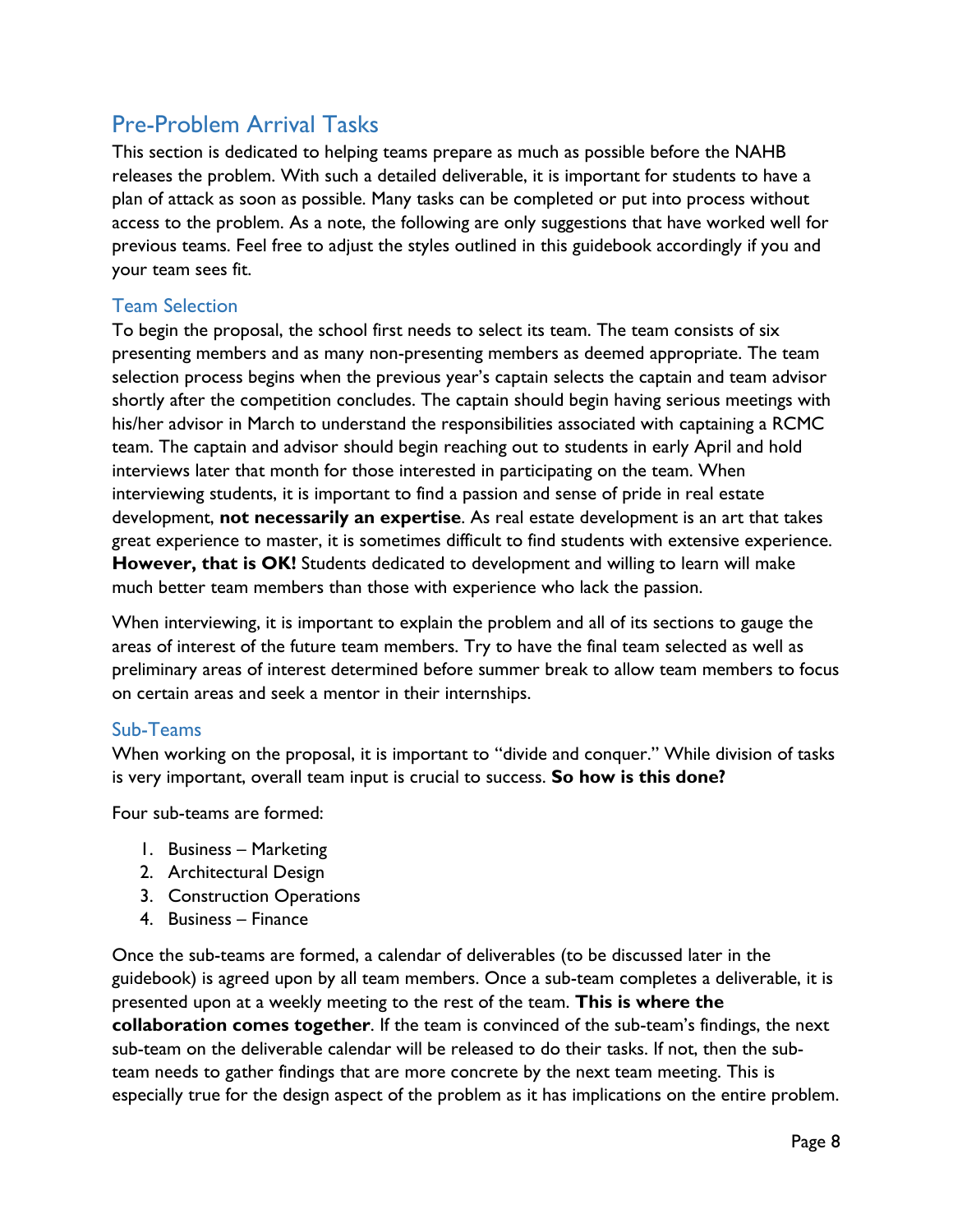For example, once the Business – Marketing sub-team completes their market analysis and presents their findings to the team, the Architectural Design team is released to begin the site plan and product plans as they now have an understanding of what to design for the market. Design ends up being a very iterative process where the Architectural Design sub-team is mainly responsible for its completion but the whole team is involved in the process.

#### **Meetings**

Three major types of meetings take place:

- 1. Update Meetings Weekly
- 2. Workdays As deemed necessary by sub-teams
- 3. Industry Sponsor Meetings After major deliverables have been completed

#### Update Meetings

These are the foundation of the deliverable process. Sub-teams present to the entire team on their findings. This causes increased collaboration and allows other sub-teams to be released on their respective tasks.

#### **Workdays**

It is imperative that work is done on time so the overall schedule does not get pushed back, ensuring the team has adequate time to complete the problem. Sub-teams conduct research, meet with the team advisor, or reach-out to industry sponsors to gather information to complete their assigned deliverable.

#### Industry Sponsor Meetings

Reaching out to industry when working on the proposal is crucial as they are experts in the field but also because it proves to be invaluable to the learning experience associated with the problem. Most competing schools have differing techniques for when it comes to industry sponsors.

- One school tends to reach out to previous team members and people with a minimum of 5 years' experience in real estate or development. The industry sponsors for the given year are picked out early in the deliverable process and are invited to the team's welcome dinner in the fall. At this dinner, the team is advised to create a critical path method schedule of deadlines to complete the project in the most efficient way possible.
- Another school invites industry speakers to every team meeting. The faculty advisor reaches out to local professionals including land developers, civil engineers, and residential market analyst specialists to attend these meetings and advise the team. At the end of October, the team presents their findings to the local HBA on all project information to date and field questions from the audience. This proves to be very beneficial for the team in terms of project understanding as well as ability to receive scholarship funding.

These methods are very like the process at Cal Poly SLO. One important step we take is that we review all major deliverables with industry sponsors after they are completed. This is similar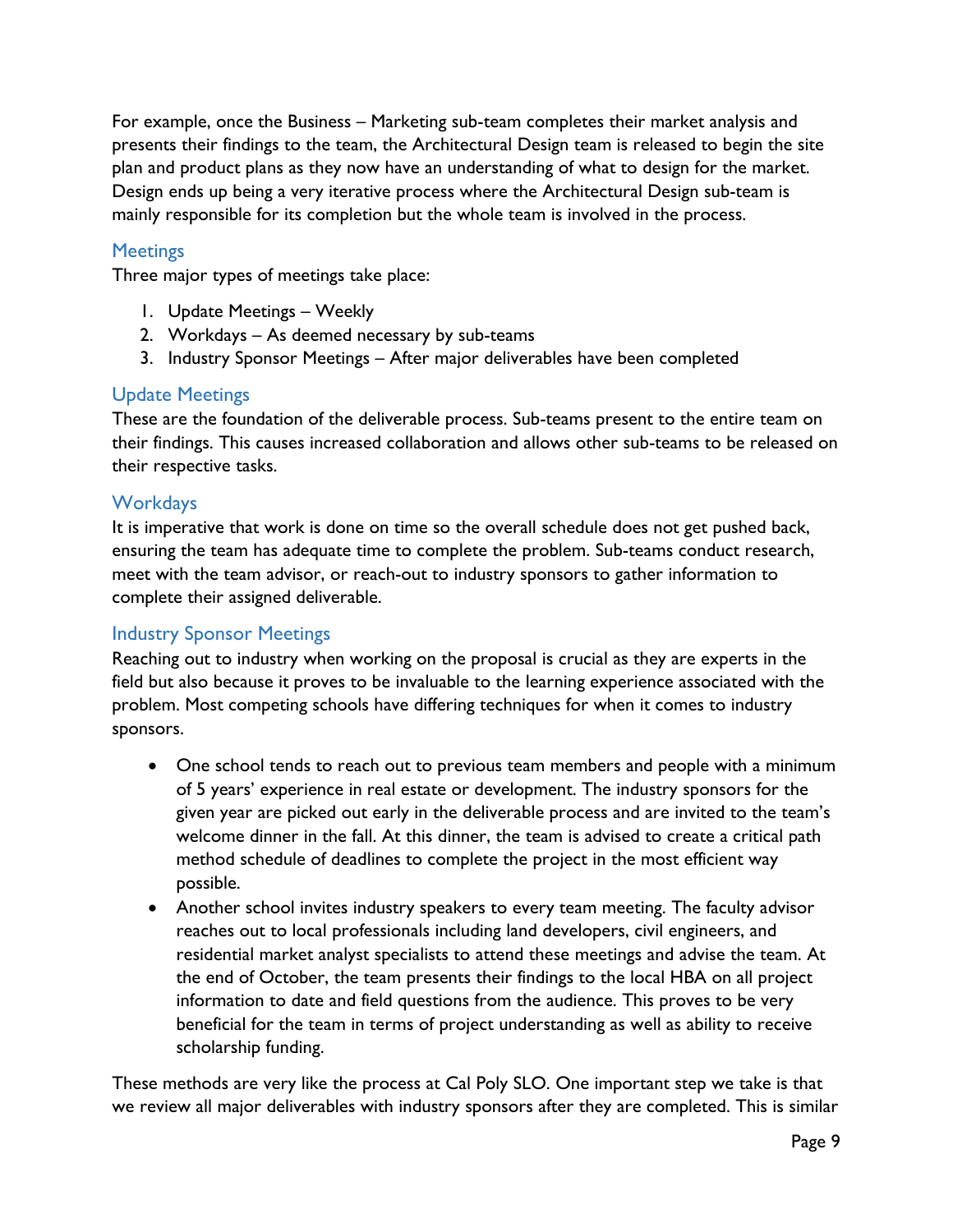to the development review process in the industry as the deliverables always build on one another. Similar to building a house, if the foundation is weak (comparable to market analysis and site design for the RCMC), then the end product will be weak. We plan meetings with industry sponsors to review work after the following milestones:

- 1. Market Analysis
- 2. Site and Product Design
- 3. Land Development and Phasing
- 4. Project Estimate

This process ensures a logical progression and that the team stays the course throughout the proposal.

#### Deliverable Calendar

Establishing a deliverable calendar is a good way to keep the team on track and is essential to success. With just over 3 months to complete the proposal, time goes by much more quickly than you would think. The main advantage of this calendar is to show the deadlines that the team needs to meet in order to complete the packet on time.

At Cal Poly, we create a calendar in Google Sheets. This allows everyone to make changes to the calendar and for progress to be tracked throughout the proposal "season". This schedule is agreed upon and receives buy-in from the entire team within the first two team Update Meetings. It is important that the first schedule remains flexible and somewhat open as it allows for flexibility on the back-end of the project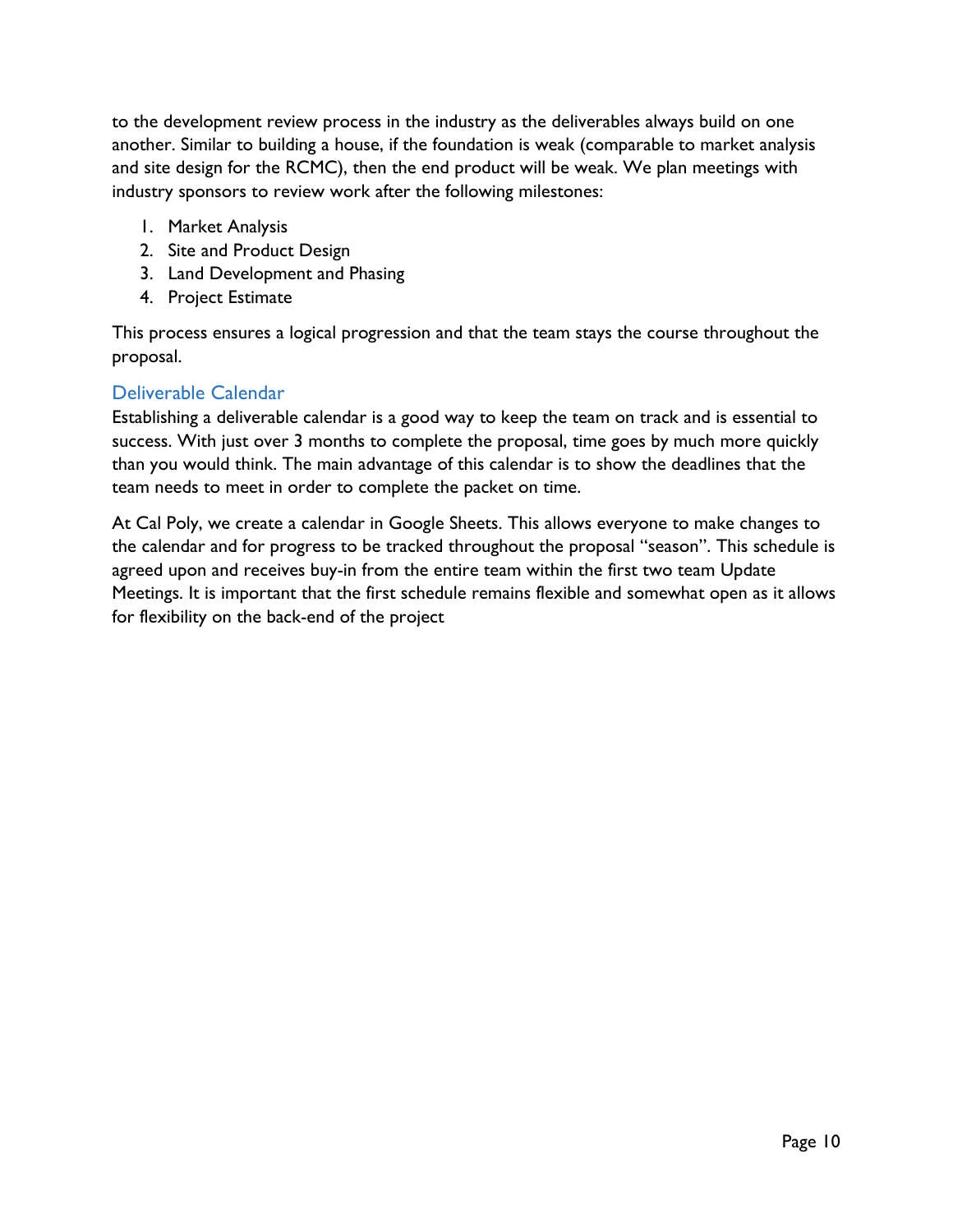## <span id="page-10-0"></span>NAHB RCMC Four-Year Scoring Rubric

The Scoring Rubric, new for the 2016-2017 competition, is divided into seven-main categories. These include:

- 1. Market Analysis
- 2. Product Design and Selection
- 3. Construction Management
- 4. Project Management
- 5. Financial and Risk Analysis
- 6. Sustainability
- 7. Quality of Written Report

Based on these seven-main categories, most schools divide their proposal into ten sections that eventually become their Table of Contents. This helps add more detail in sections that require it and less confusion for the judges. The 10 sections in the Table of Contents include:

- 1. Project Overview
- 2. Market Analysis
- 3. Land Development
- 4. Product Description
- 5. Green Building Strategy
- 6. Sales and Marketing Strategies
- 7. Project Management
- 8. Project Estimate
- 9. Financial Analysis
- 10. Risk Assessment

The names and number of sections are up to the team's discretion and may be altered if deemed necessary. Unique, yet thought out techniques to portray an understanding of the problem to the judges will greatly help the teams' Final Score. The establishment of a Table of Contents is a major milestone that teams should try to meet as soon as possible. This helps organize all ideas and ensure the team stays focused on the end goal.

With that said, the guidebook will be divided into these 10 sections in order to provide some consistency.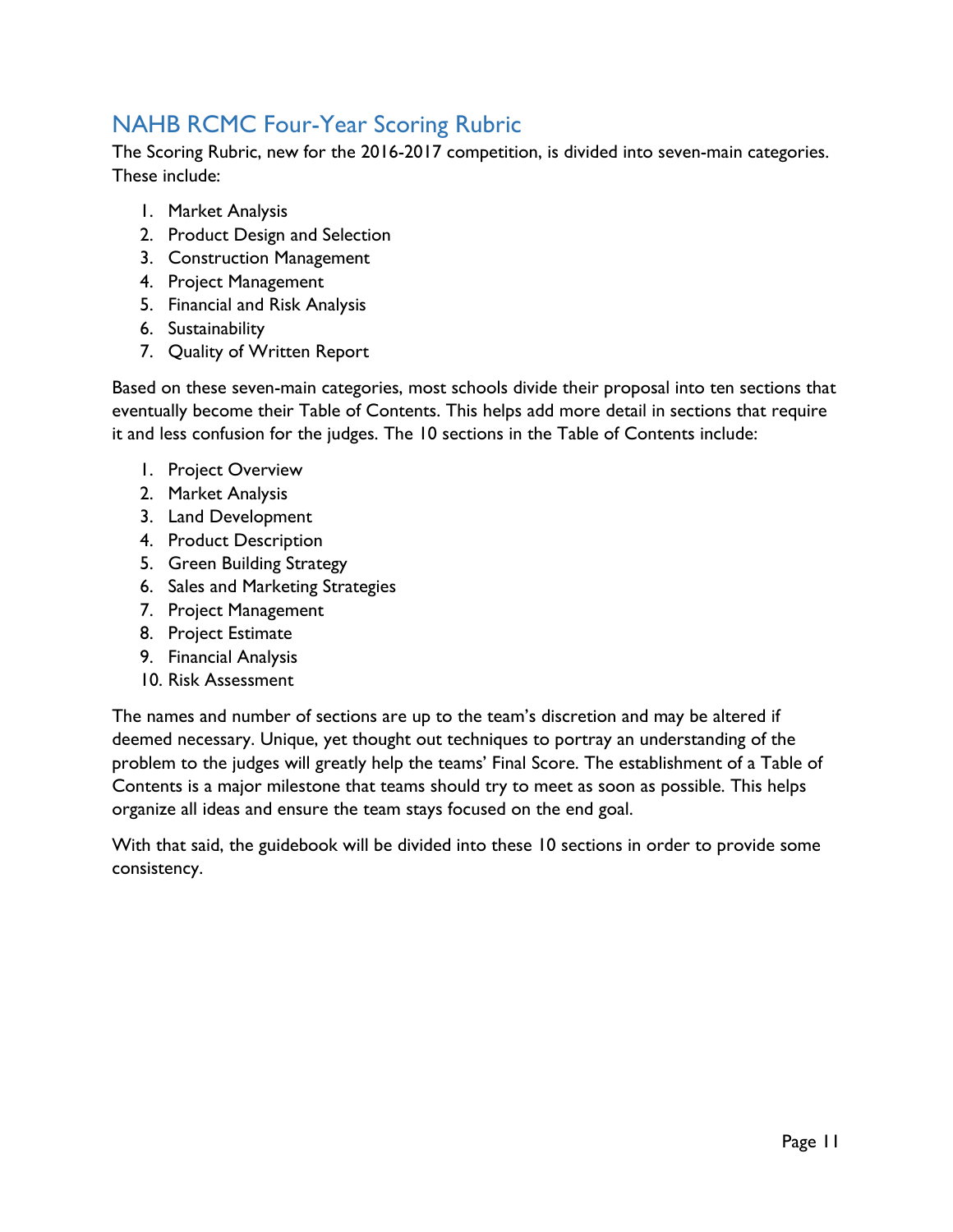## <span id="page-11-0"></span>Project Overview

This section typically includes the proposal's Table of Contents, team pictures and an Executive Summary. The Executive Summary is the "nuts and bolts" of not only the Project Overview Section, but the entire proposal. Let's start with a background on the Executive Summary.

The Executive Summary is the overview of the main points in each section of the proposal. The Executive Summary should be written in a way that if the judges only read this section of the proposal, they would have a good understanding of your team's development strategies and be confident in your strategy for success. As this section is typically quite brief, it is important to include only the most significant and unique information about each sub-section in a brief paragraph. Important topics to cover in the Executive Summary are:

#### Market Analysis

- Description of project's location
- Insight into economic state of region and how this impacts sales strategy

#### Land Development

- Determination of project's entitlement state and whether or not rezoning needs to occur
- Start date and total duration associated with preparing the site for home construction

#### Product Description

- Description of product(s) being sold (i.e. 25 2000 SF Front Loaded Townhomes, 35 3200 SF Rear Loaded Single-Family, and 300 Multifamily Units with mix of 1 and 2 Bedrooms)
- Unique aspects of site and product design that your team believes will positively impact sales strategy

#### Green Building

• Explanation and justification for spending additional construction dollars on green practices

#### Sales and Marketing

- Overview of pricing strategy (i.e. Townhomes starting at \$200,000, Single-Family Units at \$300,000, and Multifamily Units ranging from \$120,000 - \$200,000)
- Key strategies to attract future homebuyers
- Description and rationale for product pricing

#### Project Management

• Construction operations plan to mitigate project risks and limit disturbances on community

#### Project Estimate

- Total costs of project, including land development, as well as total contingency allotted
- Strategies to mitigate against cost associated risks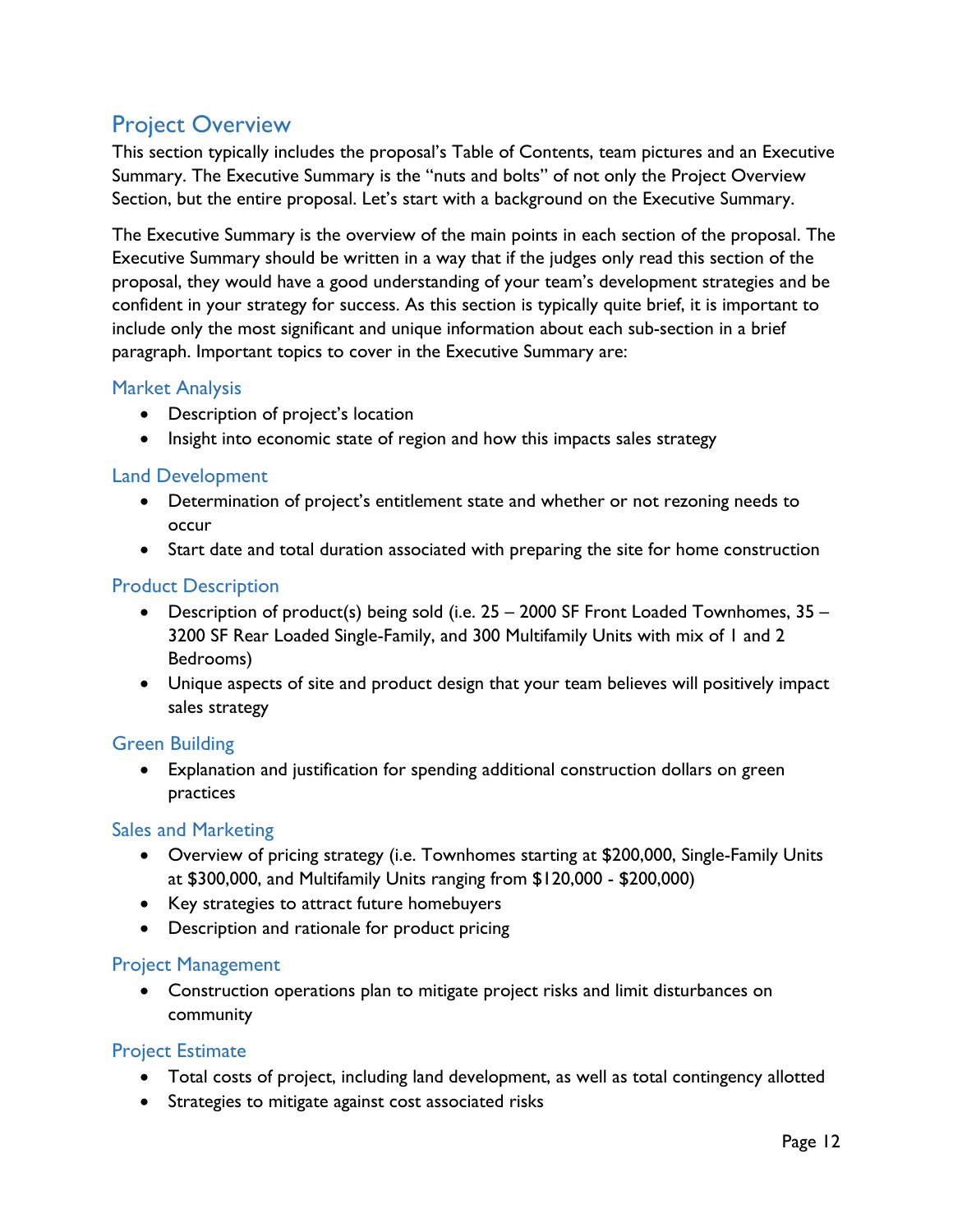#### Financial Analysis

- Ability to meet company's financial objectives (if specific in Problem Description)
- Important financial metrics such as initial equity amount seeking approval, Peak Equity, Total Profit, Net Profit, and Levered IRR (Internal Rate of Return)

Use concrete numbers in the Executive Summary whenever necessary to show detail. Emphasis on numbers to the thousand-dollar accuracy will prove to the judges that your team has a great understanding of the problem.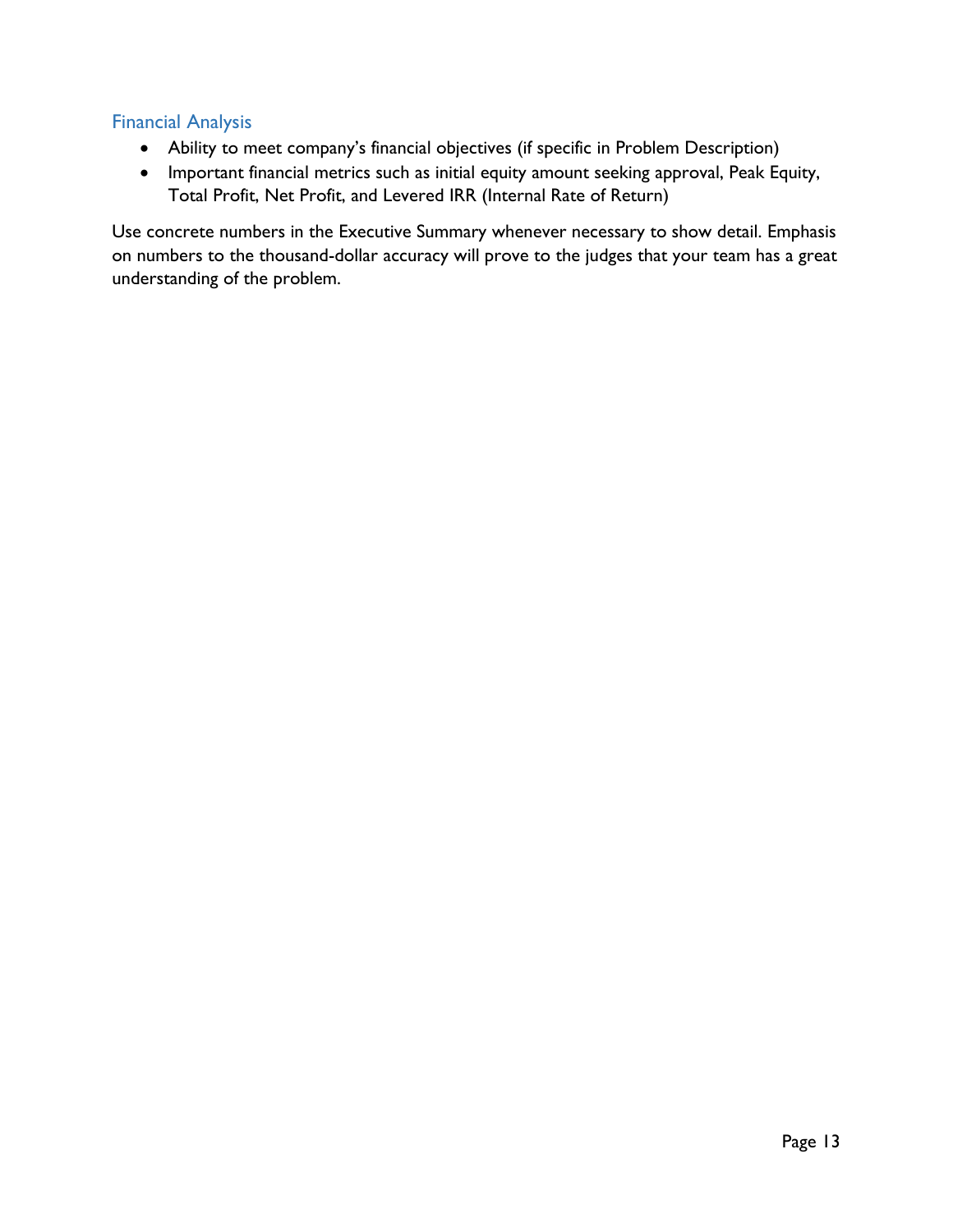## <span id="page-13-0"></span>Market Analysis

Everything the designated town or city offers should be included in the market analysis. The main purpose of the market analysis is to get an understanding of the region surrounding your site and pinpoint a set of buyers your team believes is the "target market" for your development. Research will be conducted to find out those characteristics about the region your site is located in. The main topics used to describe a region and determine a target buyer are employment and income, demographics, education, accessibility and transportation, and climate. In addition, it is important to determine the affordability range of the target market as well as absorption per price point and competing development to have a sense of what type of products to design and what specific competitive advantages to seek throughout your proposal. The judges need to understand that your team has analyzed every aspect of the project; a complete Market Analysis does just that.

#### Employment and Income

• Where is the money coming from and how stable is it?

**This tends to be the most important factor when analyzing a specific market for potential development opportunities.** Ability to analyze trends, such as median household income's change over time and how this compares to national/state figures will prove a great understanding of the market.

#### **Demographics**

• Who are the buyers?

This is based on education levels as well as presence of children and families. Conducting demographic analysis is important because it helps determine the type of amenities that will help increase demand for a development. As discussed above, analysis of trends will help your team make a very strong argument.

#### **Education**

• How do the nearby schools compare to regional and national standards?

Every family homeowner wants to know about the schools in the area. Research all elementary, middle, and high schools along with secondary education options. Describe the educational institute and their associated rating along with any unique or interesting facts.

#### Accessibility and Transportation

• How close is the site to major transportation avenues and is access to major employment hubs convenient?

Include information about the main types of transportation and details of each. Useful information to include would be main highways, closest airport, public transportation, and any other statistics about transportation.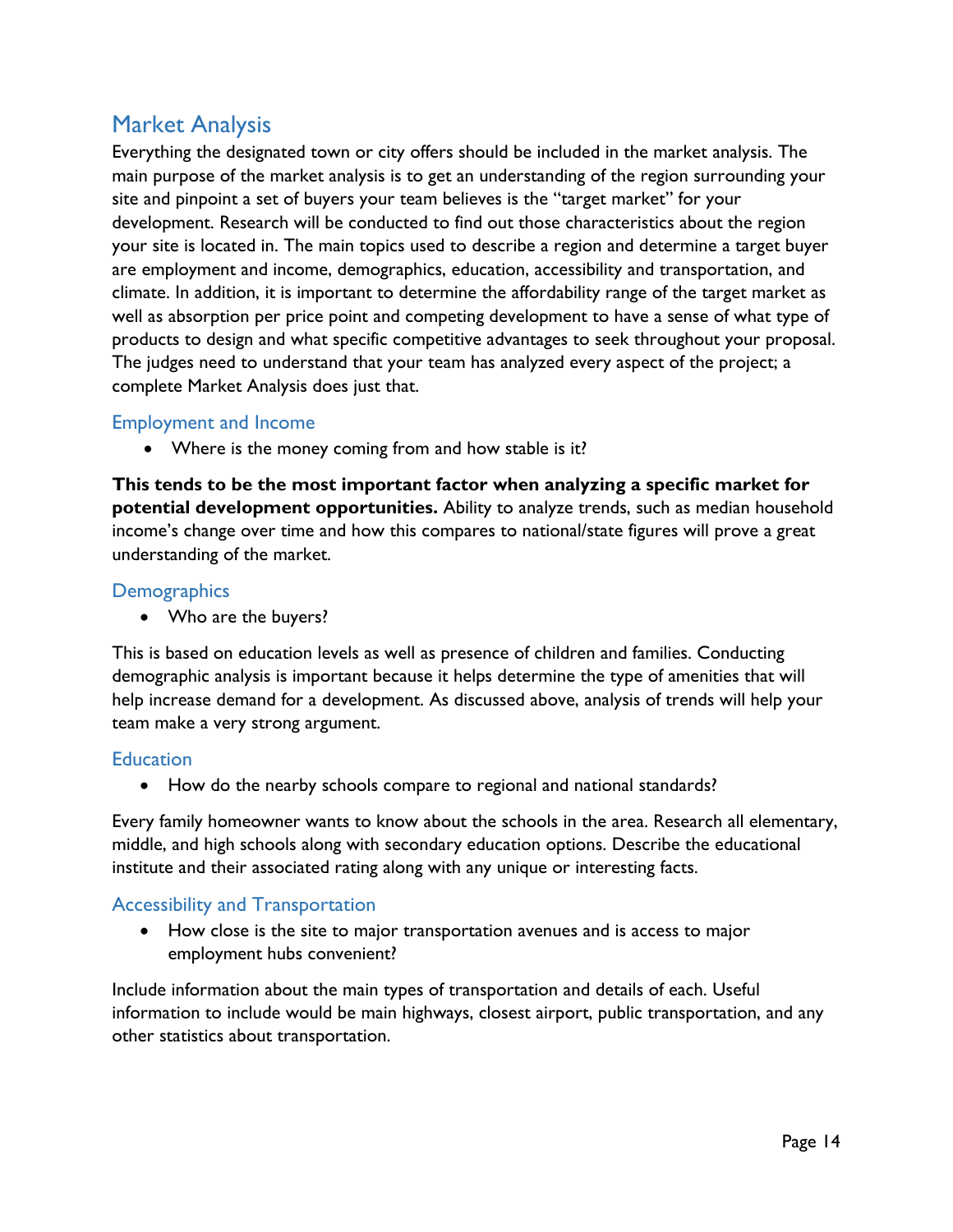#### **Amenities**

• What amenities are in the surrounding region and how does this influence the amenities our development should offer?

The amenities are all additional marketing features the location has to offer to its residents. Amenities may include but are not limited to:

- Attractions
- Sports Teams
- Parks
- Shopping and restaurants

Include a detailed description of each amenity and how it adds value for future homebuyers. Keep a positive model of the location. The purpose is to show why the location of the development is desirable.

#### Climate

• Does this region's weather naturally draw homebuyers to the area?

Emphasize the characteristics that make the location a wonderful place to live (i.e. percentage days with sunshine, low wind speeds, etc.). Describe any features that stand out and make the location more attractive. Include statistics to back up reasoning.

#### **Affordability**

• Based on our target market, what can we price homes at and what type of homes should we plan to design/build to optimize our company's sales?

#### Absorption Rate per Price Point

• Based on the market, what price of homes are most popular among buyers?

Confidence in your pricing strategies is a major determinant of a community's success. This chart will gauge the price range where most homes in the market are being sold, a very valuable statistic.

#### **Competition**

As a large national homebuilder, it is important to keep an eye on all types of competition. This includes breaking down new home competition by builder, subdivision, and product. In addition, it is important to understand the resale home market as this is your target buyer's substitute product. This data is important for showing ability to sell resale product as well as at what price point. There needs to be a plan for every possible situation and judges expect teams to know how to survive in difficult markets.

#### Sources for Market Data

As accurate market data is crucial to your team's success, it is important to use reliable sources. These sources include:

• MetroStudy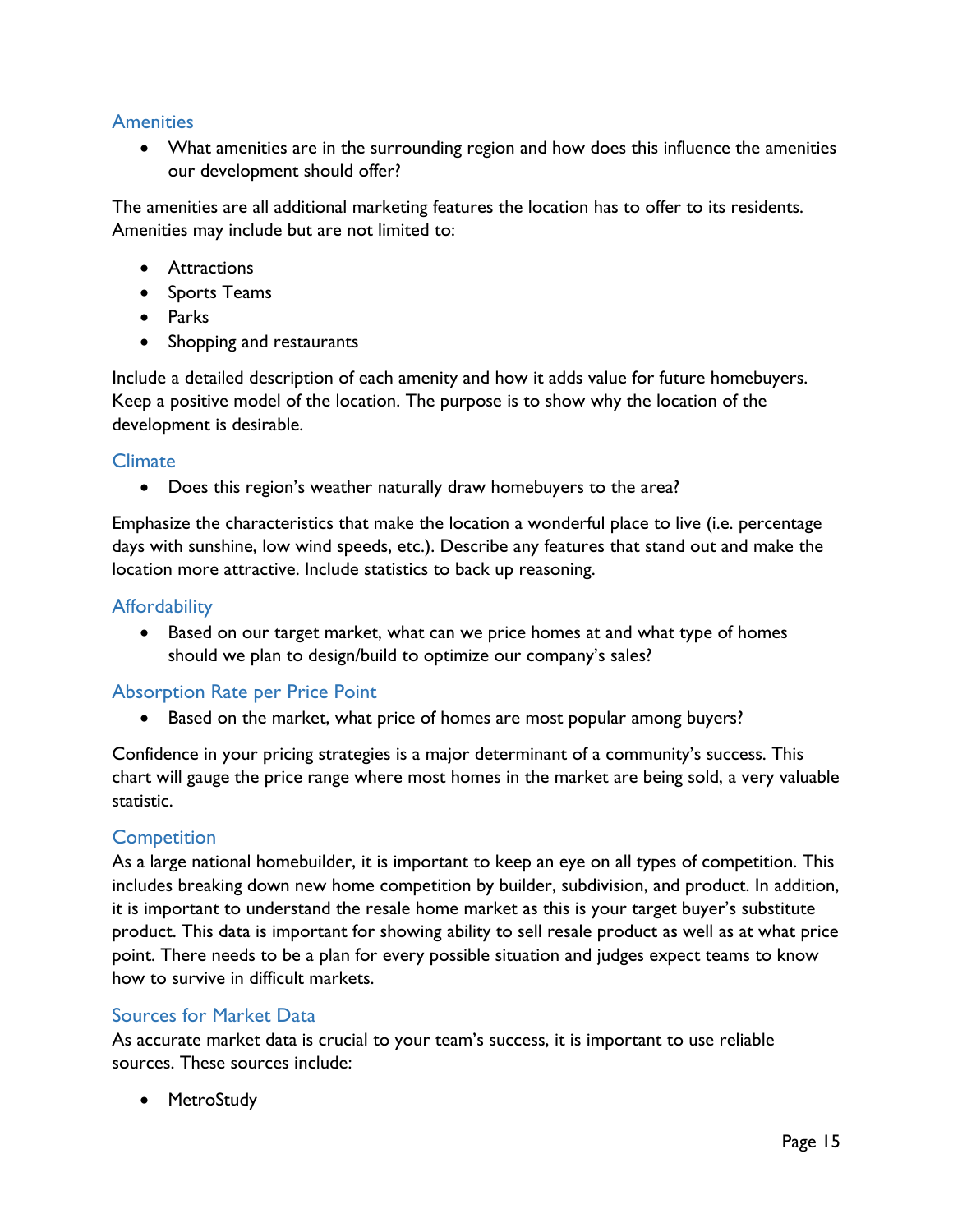- ESRI
- U.S. Census Data
- Zonda (provided by NAHB)
- Xceligent
- STDB

This is very common in the industry as well. Many developers pay for a market-related service, similar to what is listed previously, to have greater confidence in their projects. As this is a student competition, many data sources are open to offering free student trials.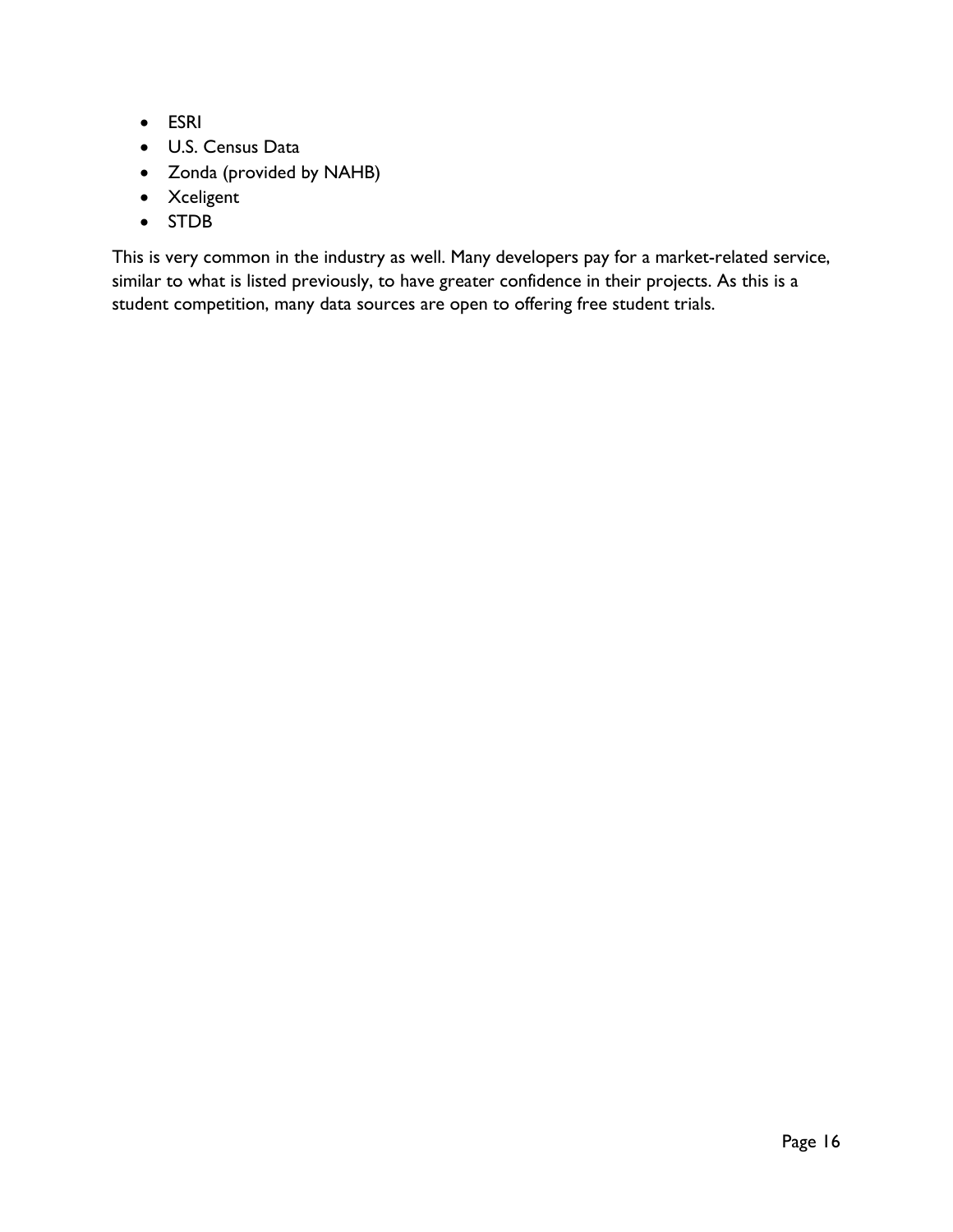## <span id="page-16-0"></span>Land Development

The Land Development section serves a "hybrid" role in the proposal. As land development is not one of the seven-main categories on the NAHB provided scoring rubric, many schools use this section to introduce the site design, break out the unit mix, establish a phasing plan, and provide detailed land development estimates. By fitting all these categories in one section, you can establish a logical progression through the packet.

#### Site Design

It is important to present the site map in a visually appealing fashion. If site design is a major part of the problem, discuss the various zoning requirements including density, lot sizes, open space requirements, etc. This section explains the details associated with the site's purchase and discusses the beginning of the project's timeline.

#### Unit Mix

With unique sites, the developments assigned in the RCMC will nearly always consist of various product types. Sometimes, it is up to the team's discretion to determine their location while sometimes the product sponsors predetermine it. Either way, it needs to be clear how the various products will fit within the overall site, but also which product fits on which lots. For example, higher end products should be in the more expensive parts of the site or on the outside of a set of townhomes because these products will target wealthier buyers. This strategy becomes important when calculating cash flows in the Financial Analysis section of the proposal.

#### Phasing Plan

A phasing plan is important because it helps limit a development's risk. When establishing a phasing plan, it is crucial to think through a logical progression for the site. The main areas of focus in your phasing plan are: creation of a sense of community before the entire community is built-out, limit impacts on future residents and an allowance for your company a natural exit strategy.

To attract the initial homebuyers, it is important that they feel as if they will be buying a home within a community, not just within a construction site. Amenities, site landscaping, and neighboring homes completed within a specific phase create this sense of community. For example, amenities in Phase I should be completed before 50% of the homes in Phase I have been occupied. With this said, the ability to supply amenities may result in conflicts between the land development and marketing objectives as its land development's incentive for these costs to be incurred as late as possible while its marketing's incentive for all amenities to be complete day one.

When phasing a development, homebuilders want to limit their impact on future residents by having residents drive through construction as opposed to having construction drive through residents. What is meant by this is that whenever possible, you want to have work progress from the end of the site back towards the entrance. This strategy creates happy residents and limits the builder's liability for property damage claims.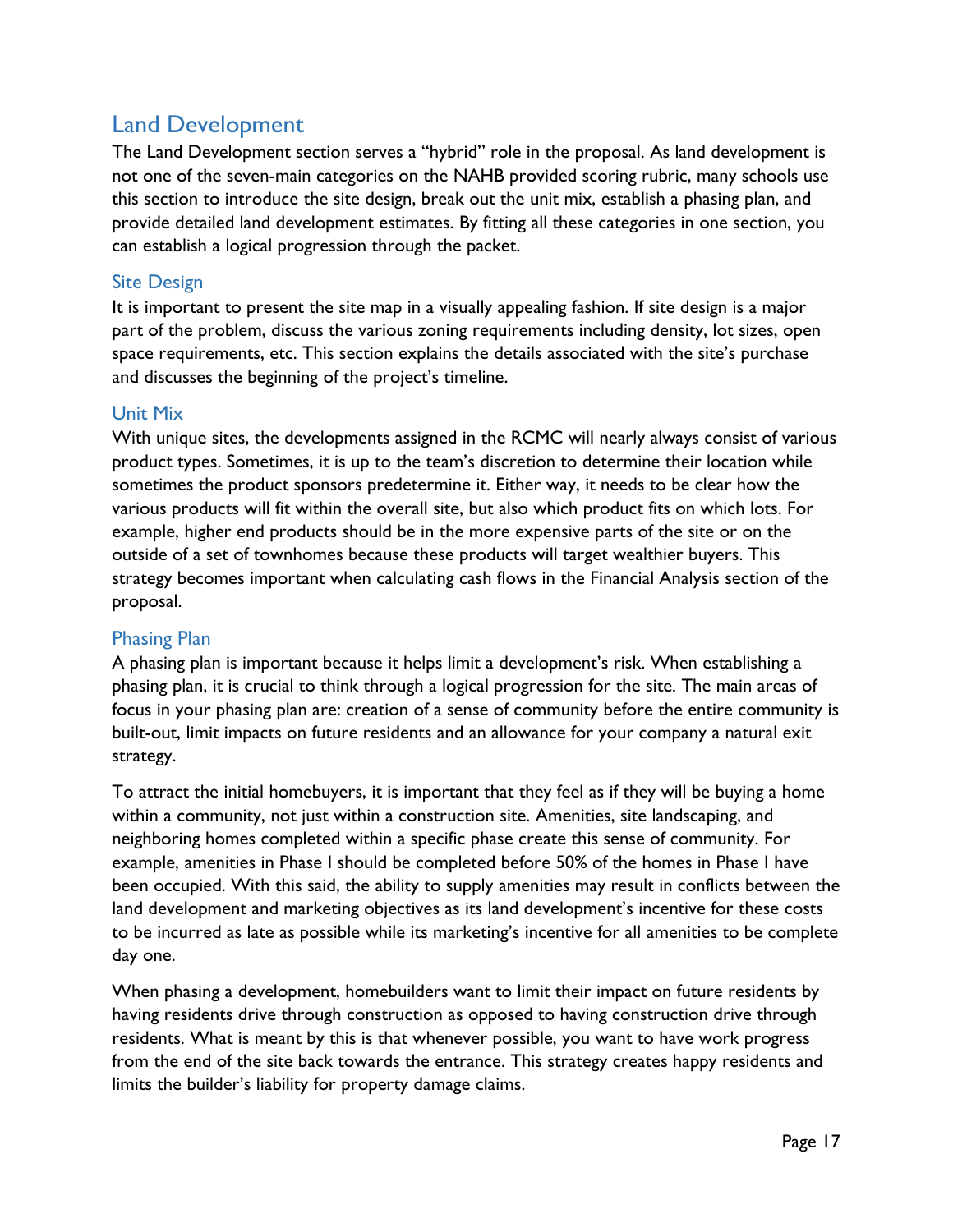By ensuring that a phasing plan allows for an exit strategy, a company can limit its peak capital spent. Were the development to go south for any number of reasons, a builder would much rather have limited their costs instead of spending all development costs at once. Although these costs will eventually need to be spent, the builder can limit their risk if phased properly.

#### Land Development Estimates

These estimates include demolition (if required), earthwork, stormwater, water, sanitary sewer, dry utilities, roads, and landscaping. It is important to break down these categories into detail to prove your team did the necessary due diligence in their cost estimates. As land development is a quite risky part of any development due to the uncertainty associated with excavation, it is important to include a contingency allowance. The percent contingency is up to your team to determine based on the risk they see present but a general rule of thumb for land development contingency is 10% of hard costs.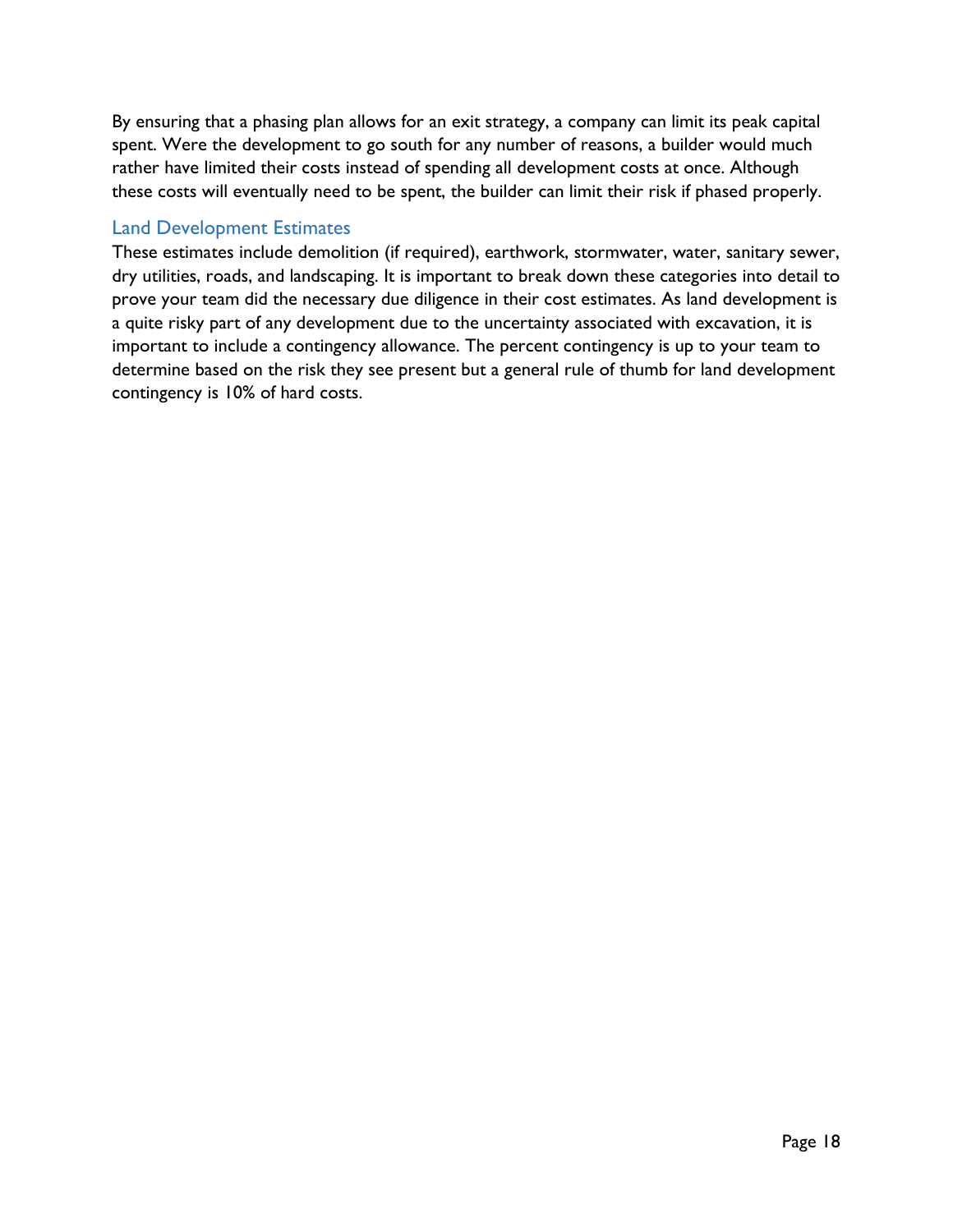## <span id="page-18-0"></span>Product Description

This section is dedicated to explaining the site design and various products in detail. For site design, present the vision and inspiration behind the community and focus on what makes it unique. For product design, promote the features that will attract future homebuyers.

#### Site Design

This requires great creativity and is the foundation of your proposal. A development is only as strong as its site plan allows. No two communities have the same vision or features so it is important to highlight their unique features in the site map. Whether it be mixed-use, transitoriented, or a development that prides itself on multiple amenities, it is crucial to have a unique site map that is aligned with your team's overall vision for the development.

#### Product Design

If the homes have multiple elevations, show each of them. Give a brief description of the home: square footage, number of beds, baths, stories, garages, etc. Based on team discretion, you may or may not wish to include pricing figures in this section as it may detract from the design emphasis. Using pictures and floor plans is a great way to visually display this information to the judges.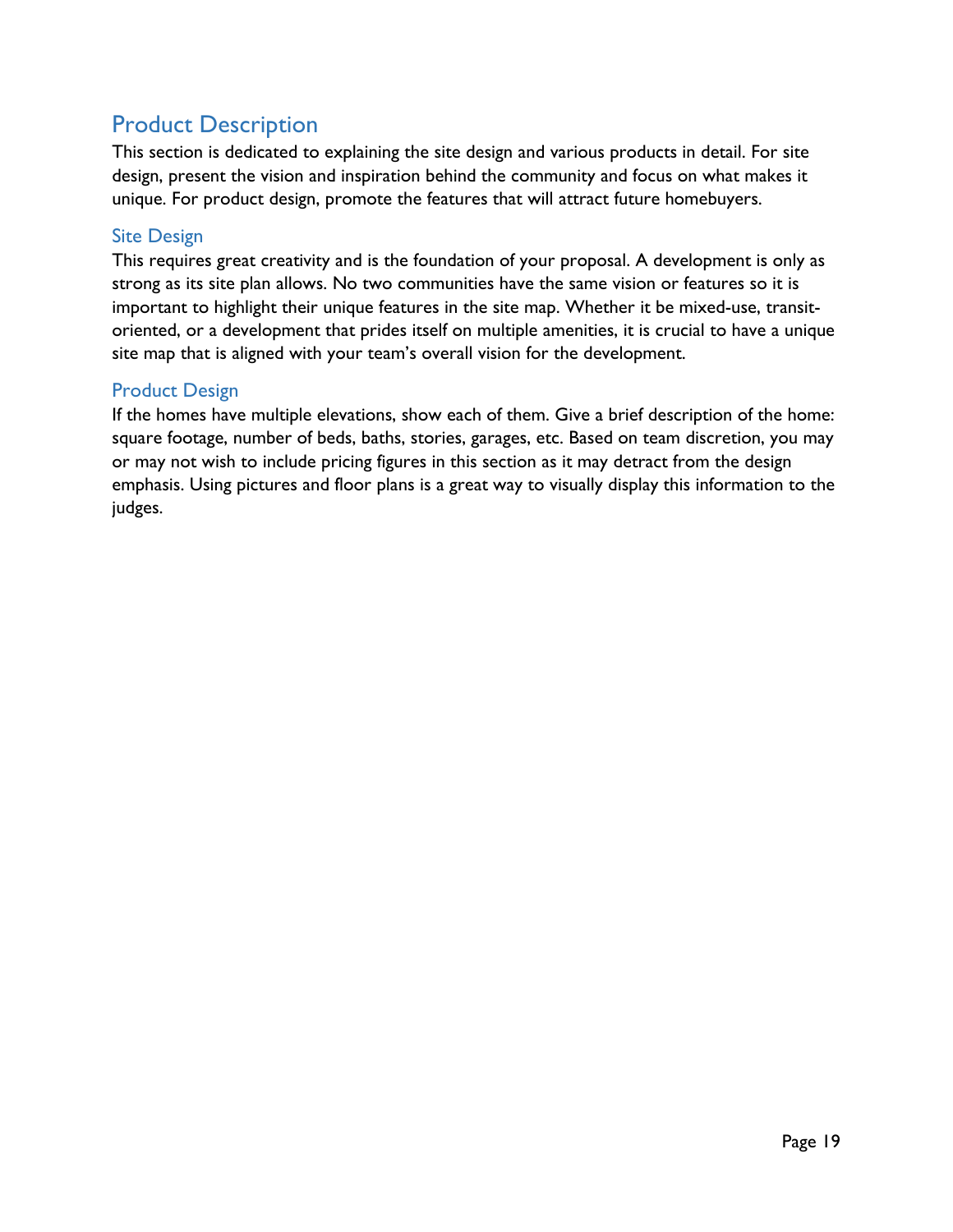## <span id="page-19-0"></span>Green Building Strategy

The Green Building Strategy is designed to identify if a market for green building exists and, if so, what measures will be taken to increase your company's overall bottom line. One of the ways to verify if your green building practices are in-line with those in the industry is to choose a rating standard and see what certification level is achieved. As this is a NAHB Competition, it is typical to choose the International Code Council (ICC) 700 National Green Building Standard (NGBS) to score your team's green building practices.

#### Market for Green Building

Before spending the effort to incorporate green building practices into your proposal, you first need to research whether a market for green building exists. If your team analyzes the local building codes for the project, there is a potential that your project will meet Energy Star or NGBS with little or no changes to the base requirements. Contacting a local builder could be critical for understanding the implications of green building on your development.

#### Ability to Increase Bottom Line

After determining if a market exists, builders then ask themselves if they will be able to make money from their green building efforts. In order to determine this, try to determine a realistic estimate for the additional costs associated with green building efforts in your development. This breakdown proves your team understands the implications of green building practices and is willing to make the additional investment of increased construction costs.

#### ICC 700 National Green Building Standard

The ICC 700 NGBS consists of two main scorecards: one for Land Development and another for New Construction. Land Development is governed by Chapter 4 of the ICC 700 NGBS Manual and is given a performance level ranging from One Star to Four Stars. The New Construction Scorecard is governed by Chapters 5 to 10 of the ICC 700 NGBS Manual and is given a performance level ranging from Bronze to Emerald.

By researching these scorecards, your team should determine what ratings to receive. It is important to be quite careful with details as the judges will ask questions about your scorecard methodology and try to determine if it is overly optimistic. This is a great opportunity to understand the scorecard and ask questions about it to your advisor and industry sponsors.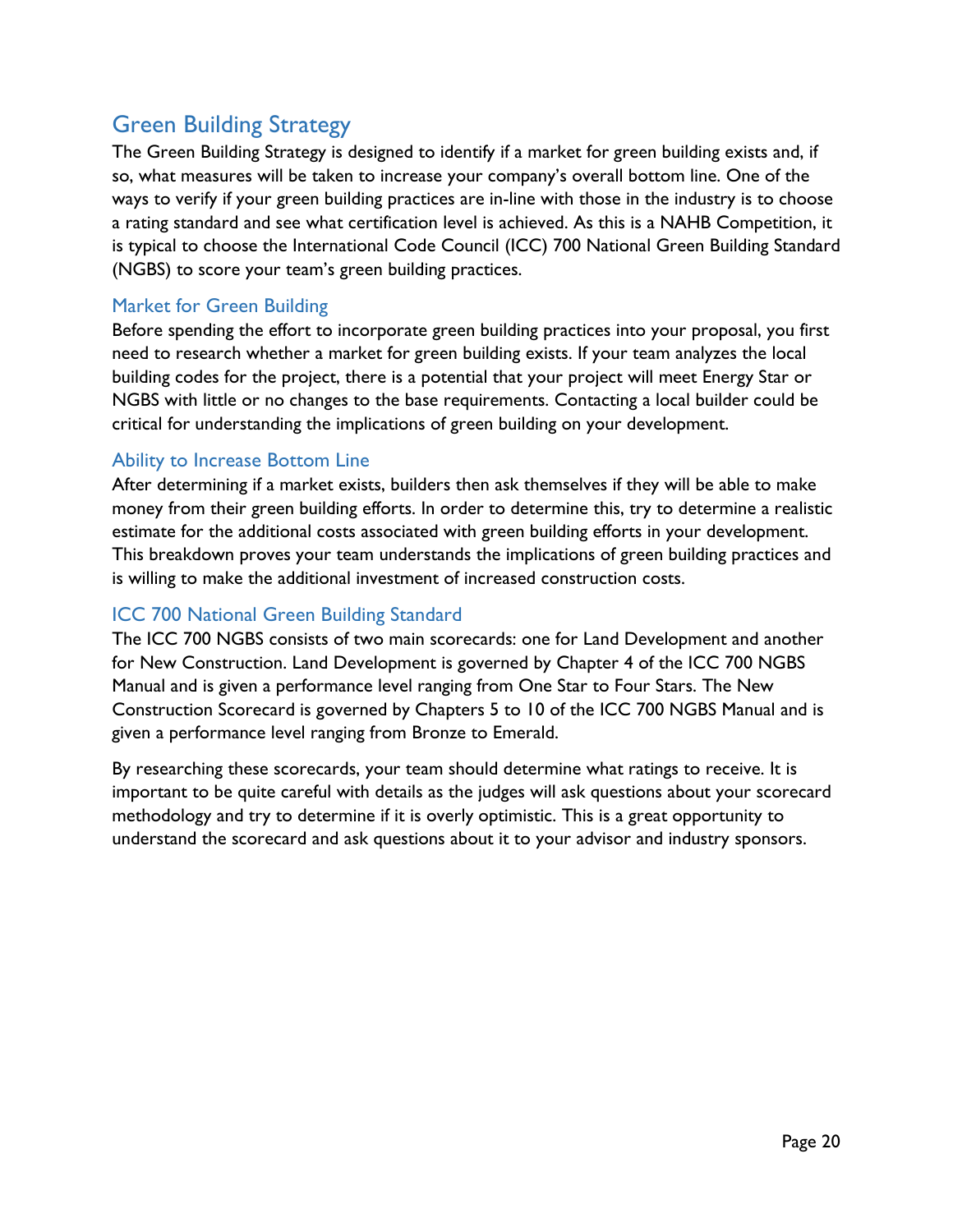## Sales and Marketing Strategies

The Sales and Marketing Strategies are designed to optimize sales to the identified target buyer groups. After identifying a target market, you implement in-house sales strategies as well as innovative product marketing solution to win over homebuyers. Presale, premium, and model home strategies are also utilized to increase bottom line and product absorption.

#### In-House Sales Strategy

The staffing and personnel costs associated with Sales and Marketing are very important. These should be documented in a clear budget that is then translated into the financial model. One aspect of an in-house sales strategy that will resonate greatly with the judges is the interconnectedness between this team and the construction operations team. Implementing effective strategies that allow these groups to work together will prove very valuable.

#### Product Marketing

To stand out, it is important to implement state-of-the-art marketing strategies in the proposal. Research strategies and even get in contact with national homebuilders in your local area or network to understand their strategies. This is one area where the sky is the limit and teams can really impress the judges.

#### Presale Structure

Research the housing market in the region surrounding your site and try to get an understanding of what presale strategies are being used. These can prove very valuable in terms of risk mitigation and health of cash flows as it allows revenue to be recognized earlier in the process.

#### Premiums

Depending on the site layout, it may be acceptable to increase the cost of a home. The following are possible reasons to apply a lot premium:

- Corner lot
- Waterfront location
- Lot size
- Proximity to community amenities
- Cul-de-sac
- Increased natural privacy

If you have proper justification for implementing a lot premium, make sure to do so as it helps increase project return metrics tremendously.

#### Model Homes

Select model homes and floor plans strategically as customers tend to buy the homes that are modeled. With that said, modeling your most profitable homes will be the best investment for your company.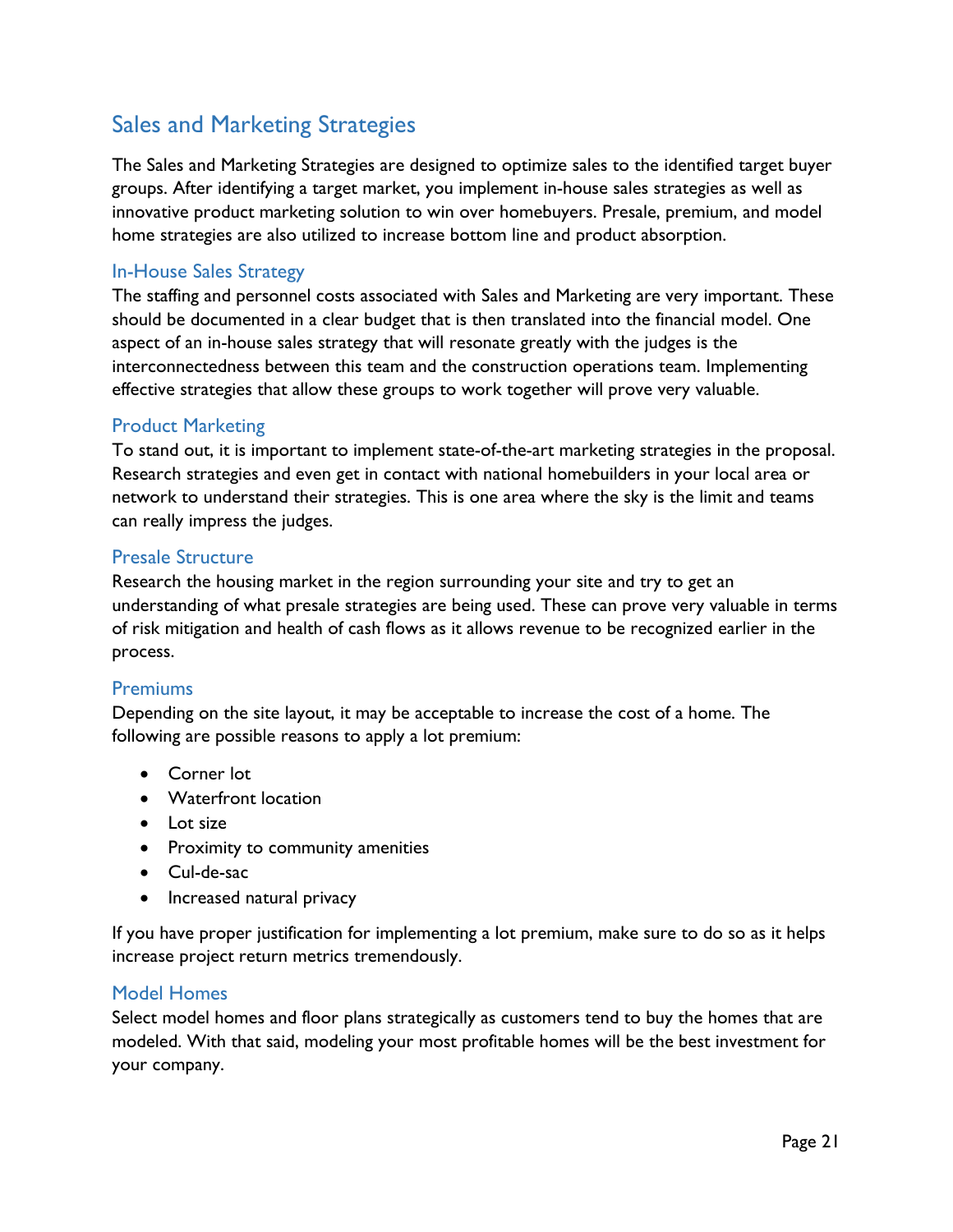<span id="page-21-0"></span>Determine where these homes will be located. These homes are typically located near the entrance of the site to create easy access for potential homebuyers. Remember to designate parking locations for visitors.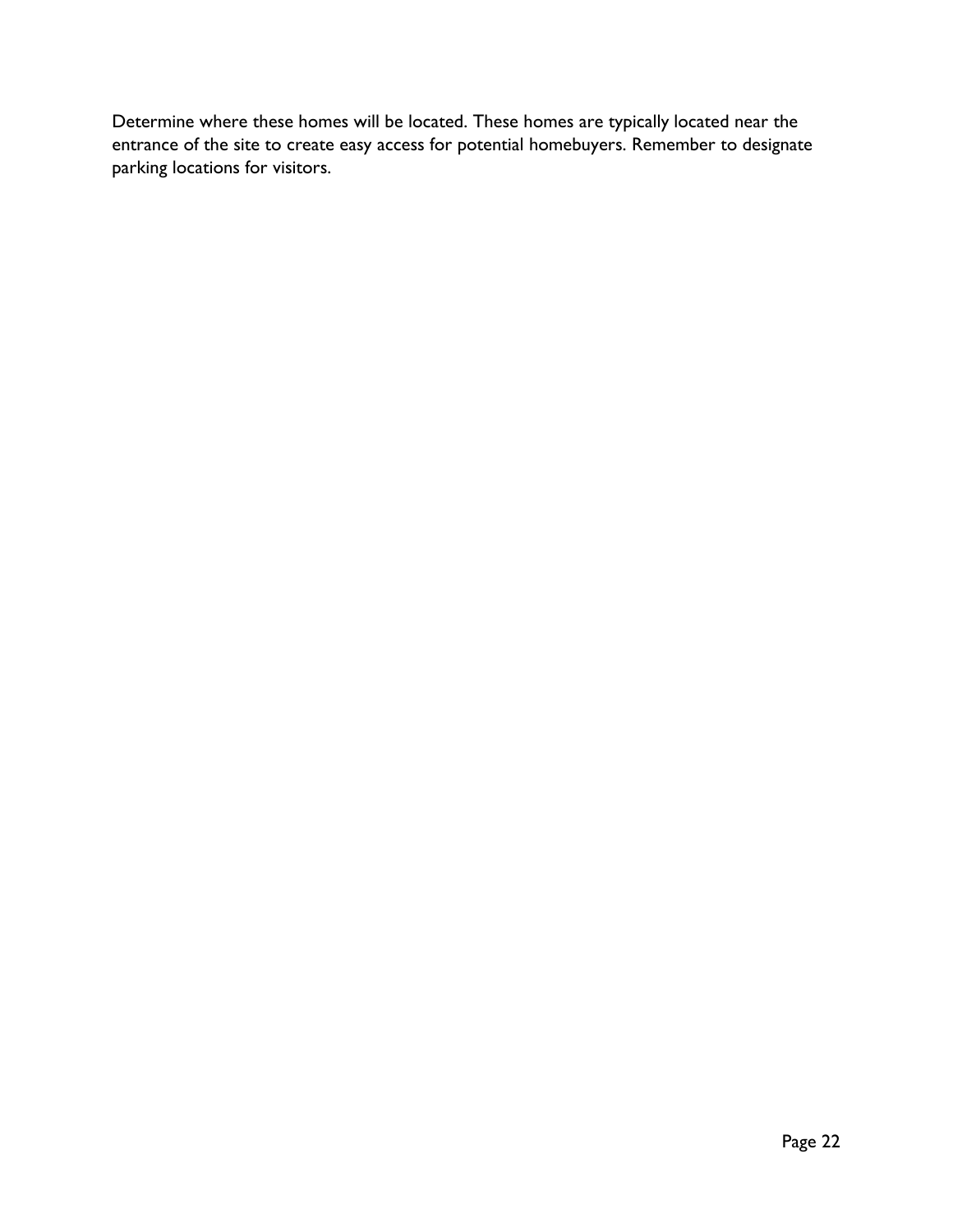## Project Management

Project Management contains a bulk of the points associated with the NAHB RCMC Scoring Rubric. As construction management is the basis for the competition, it is crucial that all Project Management strategies are fully vetted. The two-main subsections of Project Management are associated with site management/logistics and scheduling.

#### Site Management and Logistics

Staffing is one of the largest components associated with site management. It is important to list and describe the role of each employee on your team. A few examples include project managers, superintendents, and laborers. When staffing a project, be aware that it is not required to have all employees on-site. Be strategic with your staffing to reduce unwarranted costs.

A site logistics plan is another crucial aspect to Project Management. This map needs to clearly specify the location of temporary facilities, construction/resident access, material storage, Stormwater Pollution Prevention Plan (SWPPP) measures, site security, and a plan to mitigate site disturbances. When planning temporary facilities, be strategic in those you choose as construction teams can typically set up temporary offices in the garages of model homes. Use of maps as well as narrative descriptions will be important for identifying these methods.

#### **Scheduling**

Scheduling, the second main area of Project Management, covers the time frame in which a development is built and includes all phases of the project: pre-development, site construction, and home construction.

Anything that can affect the project's schedule will be addressed here. Key scheduling factors are:

- Rezoning If additional planning is required for your development, make sure to allow time for predevelopment tasks. If you assume all planning work is completed, make that clear to the judges.
- Climate If the weather is extreme (i.e. too hot, cold, windy, or rainy), the schedule will be delayed. Be proactive in your understanding of the climate and how your team plans to mitigate its potential risks in the project schedule.
- Repetition Building similar homes continuously allows trades to become familiar with problem areas and address them within the first set of homes completed. This will result in a faster production of homes.
- Workforce Availability of a committed workforce as well as maintaining a professional relationship with trade partners can have serious implications on a project's schedule. If there is a labor shortage, make sure to have a strategy to ensure your products will still be built.

The development schedule should cover all construction aspects. Create a highly detailed schedule that incorporates both predevelopment and vertical home construction. Be specific and use as much detail as possible when establishing a work-order sequence for the schedule.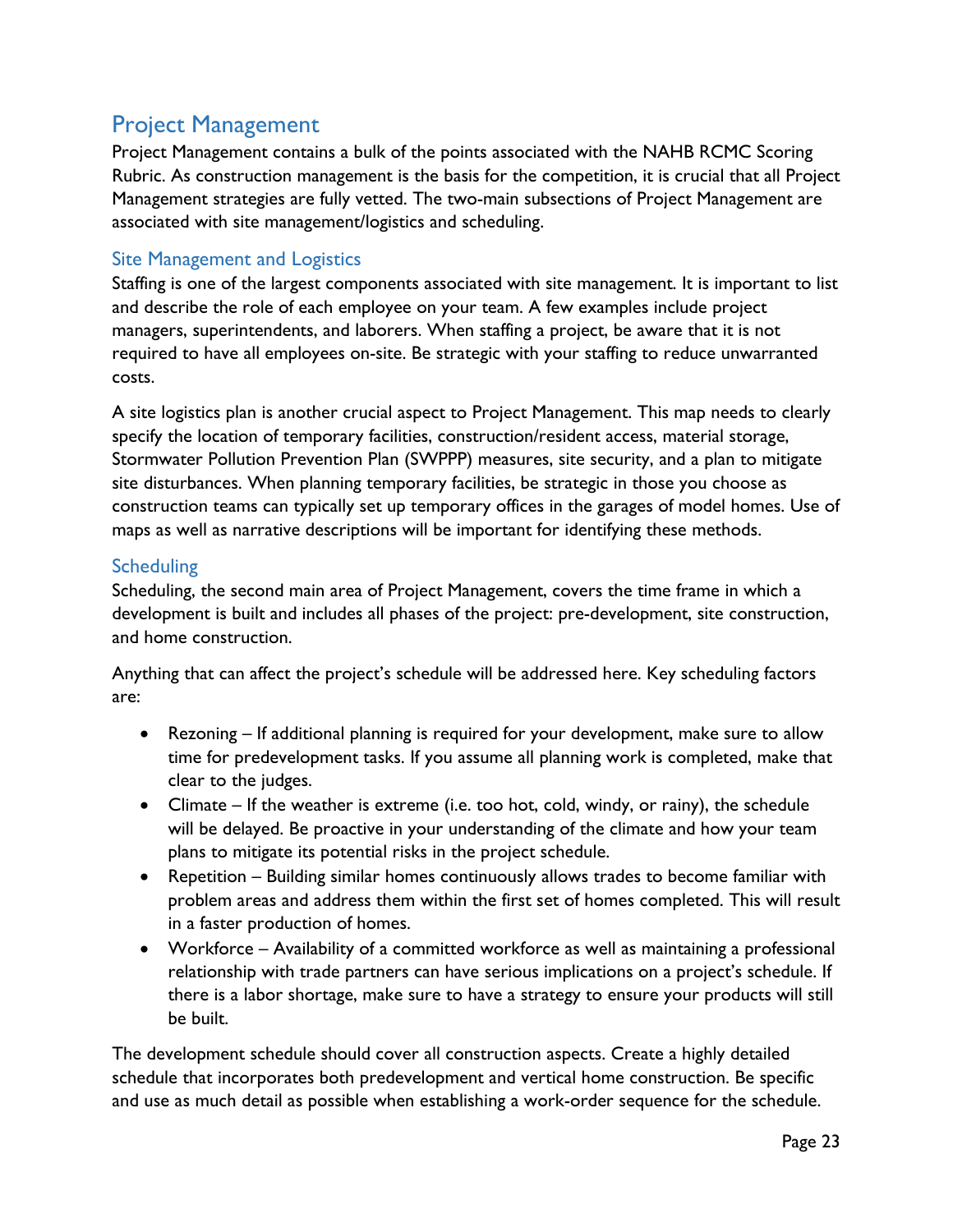<span id="page-23-0"></span>Making a schedule for every home is unnecessary. Create a schedule based on the most abundant products to display to the judges your understanding of home construction. These durations in the individual homes will be translated into your team's master schedule.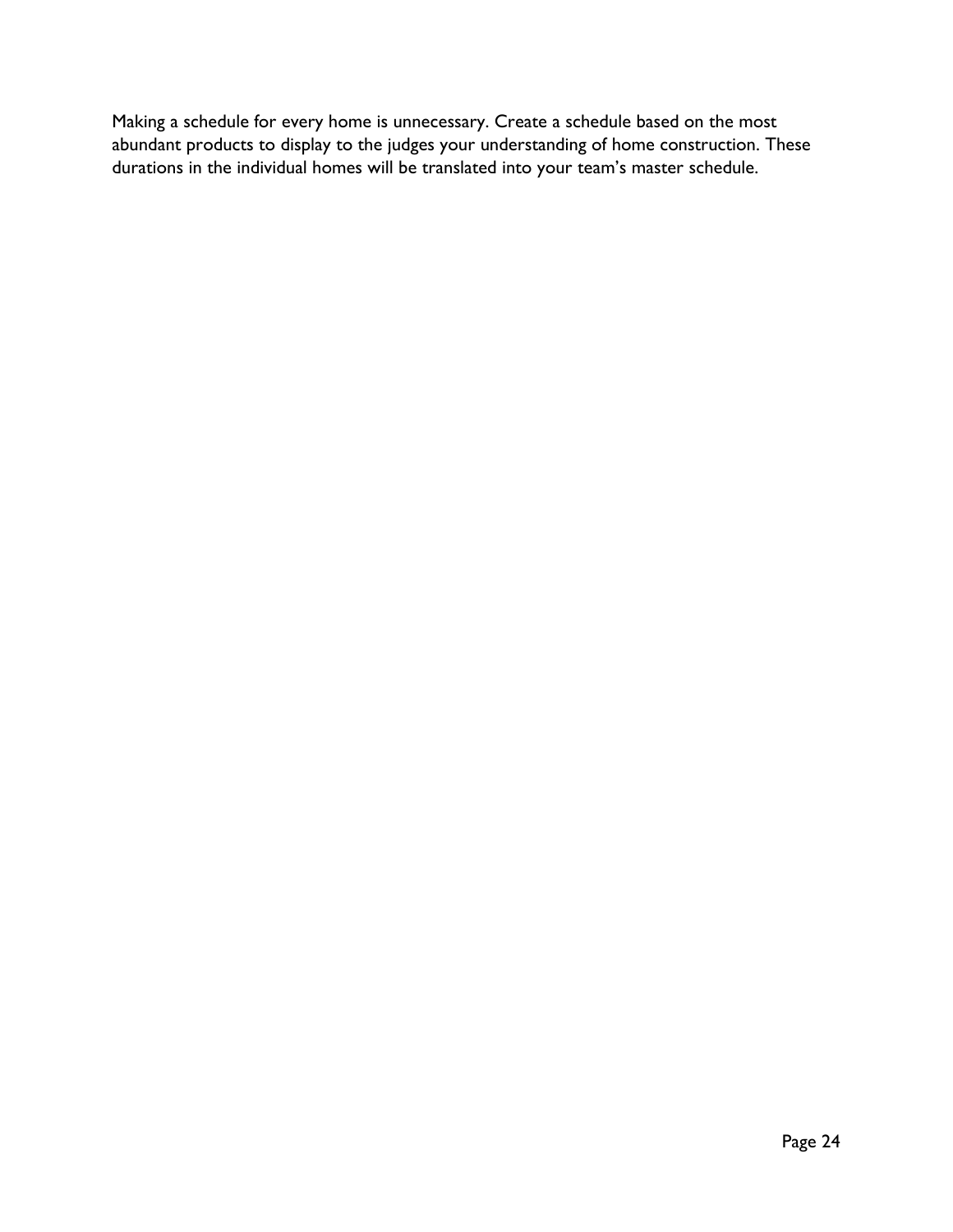## Project Estimate

The Project Estimate is a detailed review on how the site and home costs were calculated. Show as much detail as possible. The Project Estimate will include a summary of all project costs, a detailed estimate that includes development fees for each product type, and option packages.

#### Total Project Estimate

This breakdown is meant to show all development associated costs and serve as a basis for the eventual figures to be incorporated into the financial model. Note that the values in this chart will be slightly off from what is used in the financial model because those figures consider inflation over time while this chart does not.

#### Detailed Estimate

The detailed estimate strictly defines the total direct construction cost of the home. This price does not include indirect costs such as land acquisition, land improvement, or project and developer fees. Every component of a home is carefully estimated. Show a summary of every home categorized by each major trade. A good rule of thumb is to double check your detailed estimate with the NAHB's Cost of Constructing a Home Breakdown that is released annually. A copy of this report is shown on the following page.

#### Project Fees

It costs every city a significant amount of money to support the increase in population caused by a new development. With that said, the city requires developers to pay various permit and impact fees such as building, plumbing, HVAC, electrical, land development, fire marshal, and water and sewer fees. Check the city or county website to learn of the fee and permit schedules. Show a detailed breakdown of the fee impact on each home.

#### Options Packages

Options are upgrades to a home that the homeowner can purchase. Builders typically have steep markups on options to dramatically increase their profit. All options need to be estimated to find their additional costs and associated profit.

A variety of option strategies may be established. The following are two possible strategies:

- Multitude of options This groups options by trade and allows the homeowner to choose what they like.
- Limited options This gives homeowners three to four option packages to choose from creating an easier selection process.

After determining an option strategy, the team needs to determine the following values:

- Cost The price of the option/package
- Occurrence How often a homeowner will select the option/package
- Net Margin The additional sales earned that is translated into profit.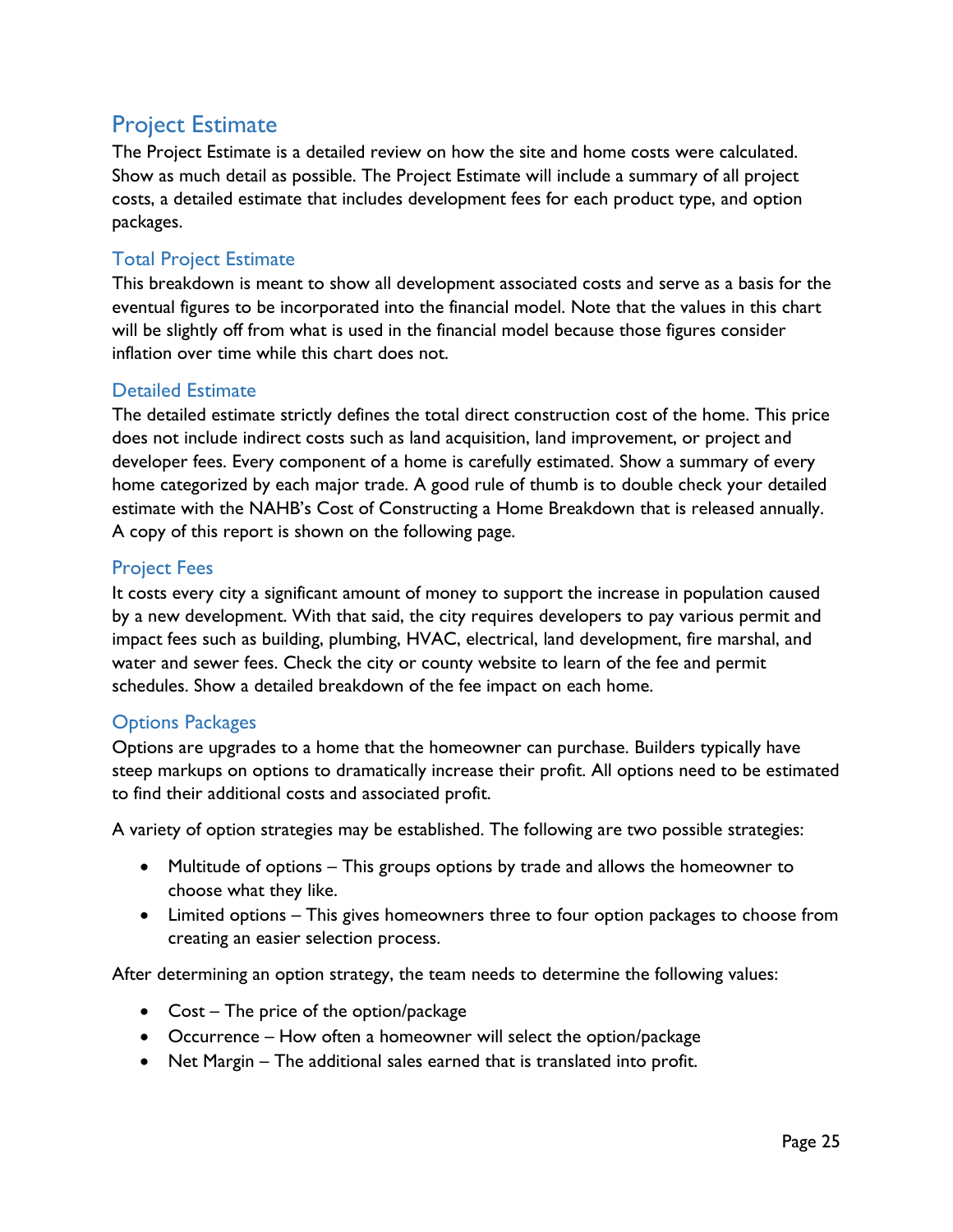Provide an overview that highlights the option strategy you choose as well as its associated costs. Judges want to see how the team utilizes options to increase the bottom line of the project.

#### NAHB Cost of Constructing a Home Example:

| Table 1. Single Family Price and Cost Breakdowns<br><b>2015 National Results</b> |                                             |                          |  |  |  |  |  |
|----------------------------------------------------------------------------------|---------------------------------------------|--------------------------|--|--|--|--|--|
|                                                                                  | Average Lot Size:<br>Average Finished Area: | 20,129<br>2,802          |  |  |  |  |  |
| <b>I. Sale Price Breakdown</b>                                                   | <b>Average</b>                              | <b>Share of Price</b>    |  |  |  |  |  |
| A. Finished Lot Cost (including financing cost)                                  | \$85,139                                    | 18.2%                    |  |  |  |  |  |
| <b>B.</b> Total Construction Cost                                                | \$289,415                                   | 61.8%                    |  |  |  |  |  |
| C. Financing Cost                                                                | \$6,285                                     | 1.3%                     |  |  |  |  |  |
| D. Overhead and General Expenses                                                 | \$26,345                                    | 5.6%                     |  |  |  |  |  |
| E. Marketing Cost                                                                | \$3,739                                     | 0.8%                     |  |  |  |  |  |
| F. Sales Commission<br>G. Profit                                                 | \$15,104<br>\$42,292                        | 3.2%<br>$9.0\%$          |  |  |  |  |  |
| <b>Total Sales Price</b>                                                         | \$468.318                                   | 100%                     |  |  |  |  |  |
|                                                                                  |                                             | <b>Share</b> of          |  |  |  |  |  |
| <b>II. Construction Cost Breakdown</b>                                           | Average                                     | <b>Construction Cost</b> |  |  |  |  |  |
| I. Site Work (sum of A to E)                                                     | \$16,092                                    | 5.6%                     |  |  |  |  |  |
| A. Building Permit Fees                                                          | \$3,601                                     | 1.2%                     |  |  |  |  |  |
| <b>B.</b> Impact Fee                                                             | \$1,742                                     | 0.6%                     |  |  |  |  |  |
| C. Water & Sewer Fees Inspections<br>D. Architecture, Engineering                | \$4,191<br>\$4,583                          | 1.4%<br>1.6%             |  |  |  |  |  |
| E. Other                                                                         | \$1,975                                     | 0.7%                     |  |  |  |  |  |
| II. Foundations (sum of F to G)                                                  | \$33,447                                    | 11.6%                    |  |  |  |  |  |
| F. Excavation, Foundation, Concrete, Retaining walls, and Backfill               | \$32,576                                    | 11.3%                    |  |  |  |  |  |
| G. Other                                                                         | \$871                                       | 0.3%                     |  |  |  |  |  |
| III. Framing (sum of H to L)                                                     | \$52,027                                    | 18.0%                    |  |  |  |  |  |
| H. Framing (including roof)                                                      | \$44,640                                    | 15.4%                    |  |  |  |  |  |
| I. Trusses (if not included above)                                               | \$3,884                                     | 1.3%                     |  |  |  |  |  |
| J. Sheathing (if not included above)<br>K. General Metal, Steel                  | \$1,238<br>\$1,272                          | 0.4%<br>0.4%             |  |  |  |  |  |
| L. Other                                                                         | \$993                                       | 0.3%                     |  |  |  |  |  |
| IV. Exterior Finishes (sum of M to P)                                            | \$43,447                                    | 15.0%                    |  |  |  |  |  |
| M. Exterior Wall Finish                                                          | \$20,717                                    | 7.2%                     |  |  |  |  |  |
| N. Roofing                                                                       | \$10,069                                    | 3.5%                     |  |  |  |  |  |
| O. Windows and Doors (including garage door)                                     | \$12,127                                    | 4.2%                     |  |  |  |  |  |
| P. Other<br>V. Major Systems Rough-ins (sum of Q to T)                           | \$534<br>\$37,843                           | 0.2%<br>13.1%            |  |  |  |  |  |
| Q. Plumbing (except fixtures)                                                    | \$12,302                                    | 4.3%                     |  |  |  |  |  |
| R. Electrical (except fixtures)                                                  | \$12,181                                    | 4.2%                     |  |  |  |  |  |
| S. HVAC                                                                          | \$12,623                                    | 4.4%                     |  |  |  |  |  |
| T. Other                                                                         | \$738                                       | 0.3%                     |  |  |  |  |  |
| VI. Interior Finishes (sum of U to AE)                                           | \$85,642                                    | 29.6%                    |  |  |  |  |  |
| U. Insulation                                                                    | \$6,467                                     | 2.2%<br>4.1%             |  |  |  |  |  |
| V. Drywall<br>W. Interior Trims, Doors, and Mirrors                              | \$11,744<br>\$12,409                        | 4.3%                     |  |  |  |  |  |
| X. Painting                                                                      | \$9,002                                     | 3.1%                     |  |  |  |  |  |
| Y. Lighting                                                                      | \$3,517                                     | 1.2%                     |  |  |  |  |  |
| Z. Cabinets, Countertops                                                         | \$16,056                                    | 5.5%                     |  |  |  |  |  |
| AA. Appliances                                                                   | \$4,463                                     | 1.5%                     |  |  |  |  |  |
| AB. Flooring                                                                     | \$13,367                                    | 4.6%                     |  |  |  |  |  |
| AC. Plumbing Fixtures<br>AD. Fireplace                                           | \$4,465<br>\$2,760                          | 1.5%<br>1.0%             |  |  |  |  |  |
| AE. Other                                                                        | \$1,393                                     | 0.5%                     |  |  |  |  |  |
| VII. Final Steps (sum of AF to AJ)                                               | \$19,567                                    | 6.8%                     |  |  |  |  |  |
| AF. Landscaping                                                                  | \$6,156                                     | 2.1%                     |  |  |  |  |  |
| AG. Outdoor Structures (deck, patio, porches)                                    | \$4,349                                     | 1.5%                     |  |  |  |  |  |
| AH. Driveway                                                                     | \$6,240                                     | 2.2%                     |  |  |  |  |  |
| AI. Clean Up                                                                     | \$2,054                                     | 0.7%                     |  |  |  |  |  |
| AJ. Other<br>VIII. Other                                                         | \$768<br>\$1,349                            | $0.3\%$<br>0.5%          |  |  |  |  |  |
| Total                                                                            | \$289.415                                   | 100%                     |  |  |  |  |  |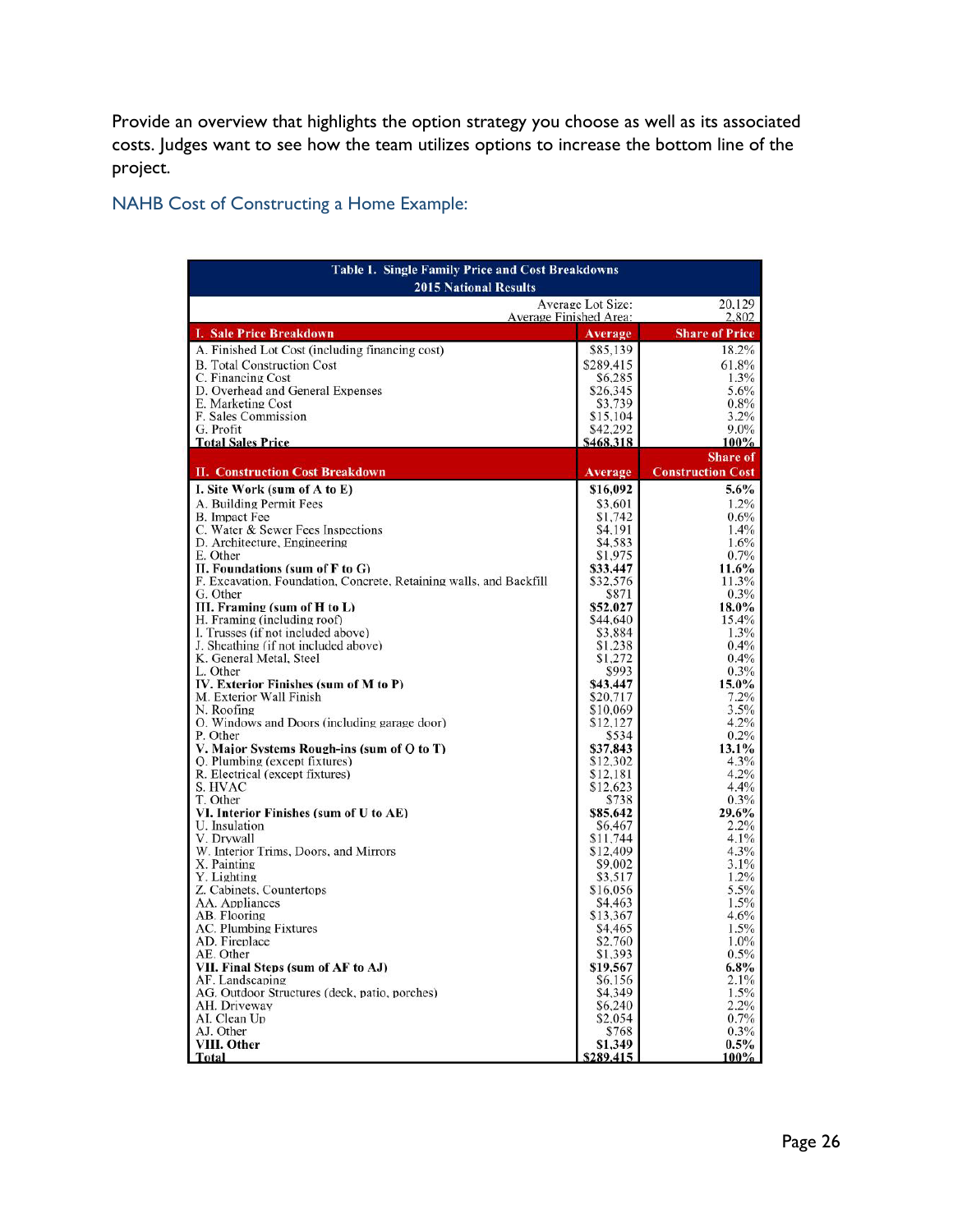## <span id="page-26-0"></span>Financial Analysis

The financials are one of the most important sections of the proposal. The judges rely on this information to rate the team's overall success. All financial calculations determine the strength of your team's findings; therefore, accuracy is essential.

Provide a brief overview of main financial metrics, assumptions made, schedule of projected cash flows (otherwise known as 'proforma'), unlevered v. levered return scenarios, and sensitivity/scenario analysis to examine the impact of assumptions made.

#### Financial Metrics Overview

As the judges look mainly at the financial metrics to determine a team's success, be very transparent with these numbers. The main financials they are looking for are total initial equity needed, peak equity, equity multiple, net profit, annual IRR and break-even date. All of this information should be contained in the executive summary as well as readily accessible in the Financial Analysis section.

#### Assumptions Overview

Because financials involve forecasting cash flows that will occur in the uncertain future, many assumptions need to be made by your team. The accuracy of your proforma depends heavily on the accuracy of your underlying assumptions. These include the development timeline, inflation values, sales growth rates, presale benchmarks, commission values, etc. Good sources for finding data for your assumptions include Real Estate Agents in the area, Zonda, Zillow, etc. As the financial analysis section takes into consideration all previously determined estimates and values, transparency with assumptions will give judges increased confidence in your team.

#### Proforma

The proforma lists all cash flows, both positive and negative that occur over the course of the development. The proforma can be developed in programs such as Tract-Pie, a service many schools use, or Microsoft Excel. Either way, the proforma is where the judges tend to scrutinize heavily so make sure you understand the numbers thoroughly and have a rationale for any unique scenarios. When developing a proforma, it is important to track cash flows with as much detail as possible, such as monthly intervals. When translating into a format that can be read in a proposal, quarterly intervals of the proforma are best presented on 11x17 paper as permitted in the NAHB RCMC Rules and Guidelines. It is generally easier to read this way.

#### Unlevered v. Levered Return Scenarios

When calculating returns, there are two main strategies. The first is the unlevered scenario. The unlevered IRR is the annual return of the project if it were to be financed with 100% equity (i.e. no loan is taken out). Unlevered returns involve less risk but have much lower overall return metrics due to the very large peak capital investment required.

The second, and more popular, scenario is the levered scenario. Whenever a business venture takes on leverage, it means that they are taking on debt to help finance their endeavor. Taking on debt can increase the risk of a project because if the venture is unable to meet their debt payments, then the bank can assume ownership of the project. Most projects do take on debt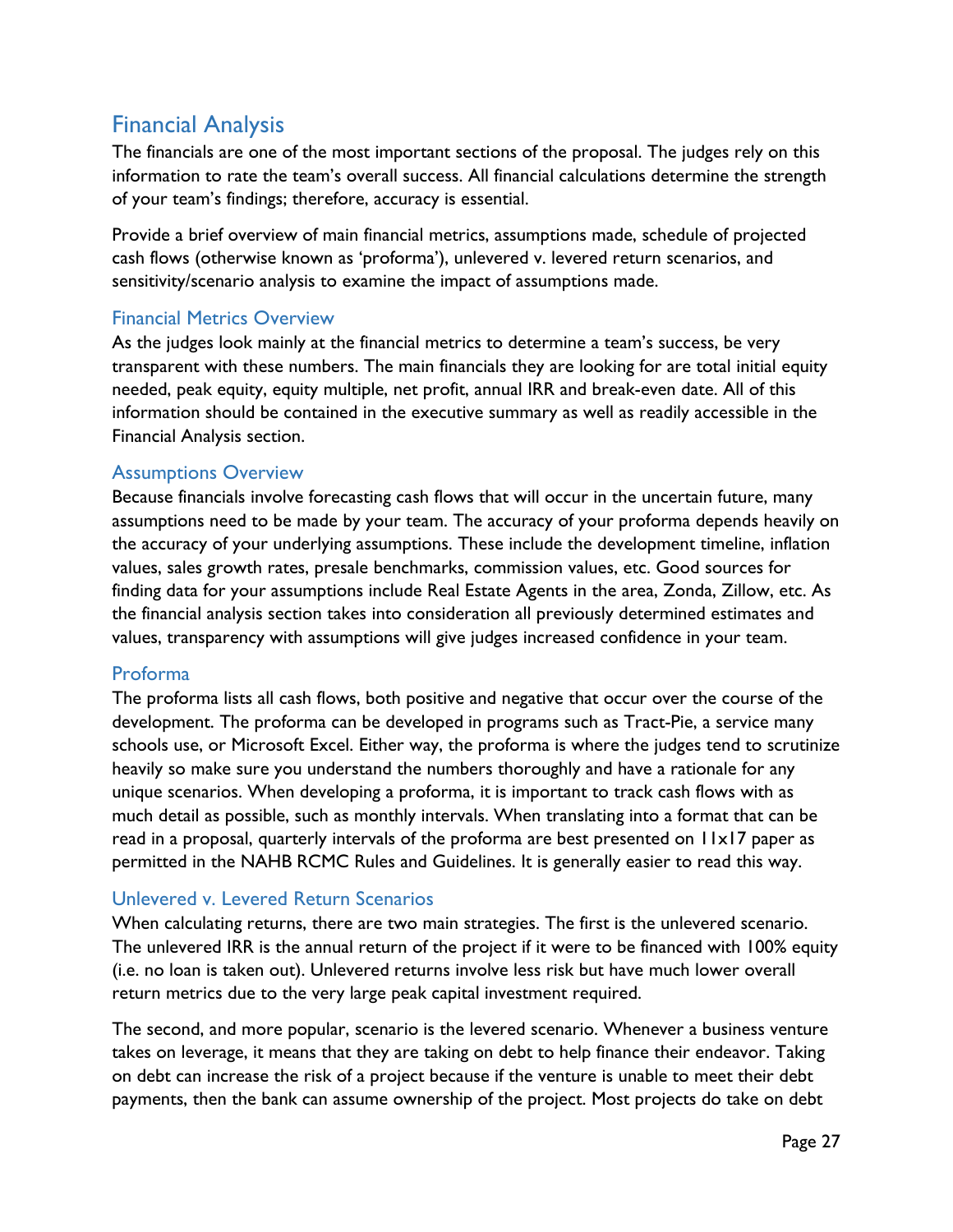because it decreases the initial equity investment but allows for increased returns on equity. For example, if a project requires \$50 Million in capital and yields a net profit of \$30 Million in 5 years, the internal rate of return is 9.86%. If the same project secures a \$30 Million loan that reducing the initial capital required to \$20 Million but requires \$2 Million in loan payments that will be subtracted from the net profit, the internal rate of return is 19.14% or nearly double. An illustration of these IRR calculations is shown below.

| <b>Unlevered</b>                  |              |           |                          |           |                |            |  |  |  |
|-----------------------------------|--------------|-----------|--------------------------|-----------|----------------|------------|--|--|--|
| Period:                           | 0            |           | 2                        | 3         | 4              | 5          |  |  |  |
| <b>Cash Flows from Operations</b> | (50,000,000) | -         | $\overline{\phantom{0}}$ |           |                | 80,000,000 |  |  |  |
| Net Cash Flows                    | (50,000,000) | -         | $\blacksquare$           |           |                | 80,000,000 |  |  |  |
| Capital Required                  | 50,000,000   |           |                          |           |                |            |  |  |  |
| <b>Total Revenues</b>             | 80,000,000   |           |                          |           |                |            |  |  |  |
| <b>Total Project Debt</b>         |              |           |                          |           |                |            |  |  |  |
| Interest Expense                  |              |           |                          |           |                |            |  |  |  |
| <b>IRR</b>                        | 9.86%        |           |                          |           |                |            |  |  |  |
| <b>Levered</b>                    |              |           |                          |           |                |            |  |  |  |
| Period:                           | 0            |           | $\overline{2}$           | 3         | $\overline{4}$ | 5          |  |  |  |
| Cash Flows from Operations        | (20,000,000) |           |                          |           |                | 50,000,000 |  |  |  |
| Interest Payments                 |              | (400,000) | (400,000)                | (400,000) | (400,000)      | (400,000)  |  |  |  |
| <b>Net Cash Flows</b>             | (20,000,000) | (400,000) | (400,000)                | (400,000) | (400,000)      | 49,600,000 |  |  |  |
| Capital Required                  | 50,000,000   |           |                          |           |                |            |  |  |  |
| <b>Total Revenues</b>             | 80,000,000   |           |                          |           |                |            |  |  |  |
| <b>Total Project Debt</b>         | 30,000,000   |           |                          |           |                |            |  |  |  |
| Interest Expense                  | 2,000,000    |           |                          |           |                |            |  |  |  |
| <b>IRR</b>                        | 18.69%       |           |                          |           |                |            |  |  |  |

When conducting your analysis, be aware of both unlevered and levered scenarios. This will prove to the judges your team's understanding of development financing as well as your awareness to increasing returns.

#### Sensitivity and Scenario Analyses

Because many of the assumptions made will vary as they play out in real time, performing sensitivity and scenario analyses will give the judges increased confidence in your proposal. For example, sensitivity analysis involves examining the impact of small changes on your assumptions for your base case. On the other hand, scenario analysis involves changes to your construction schedule and overall timeline of your development. Some of the most common assumptions tested are inflation, growth rate of sales prices, growth rate of hard construction costs, various characteristics of the loan received (for the levered returns), and whether or not construction delays will occur. By using data tables in Microsoft Excel to test the sensitivity of these key variables on the project's IRR, the judges will understand where the main project risks exist.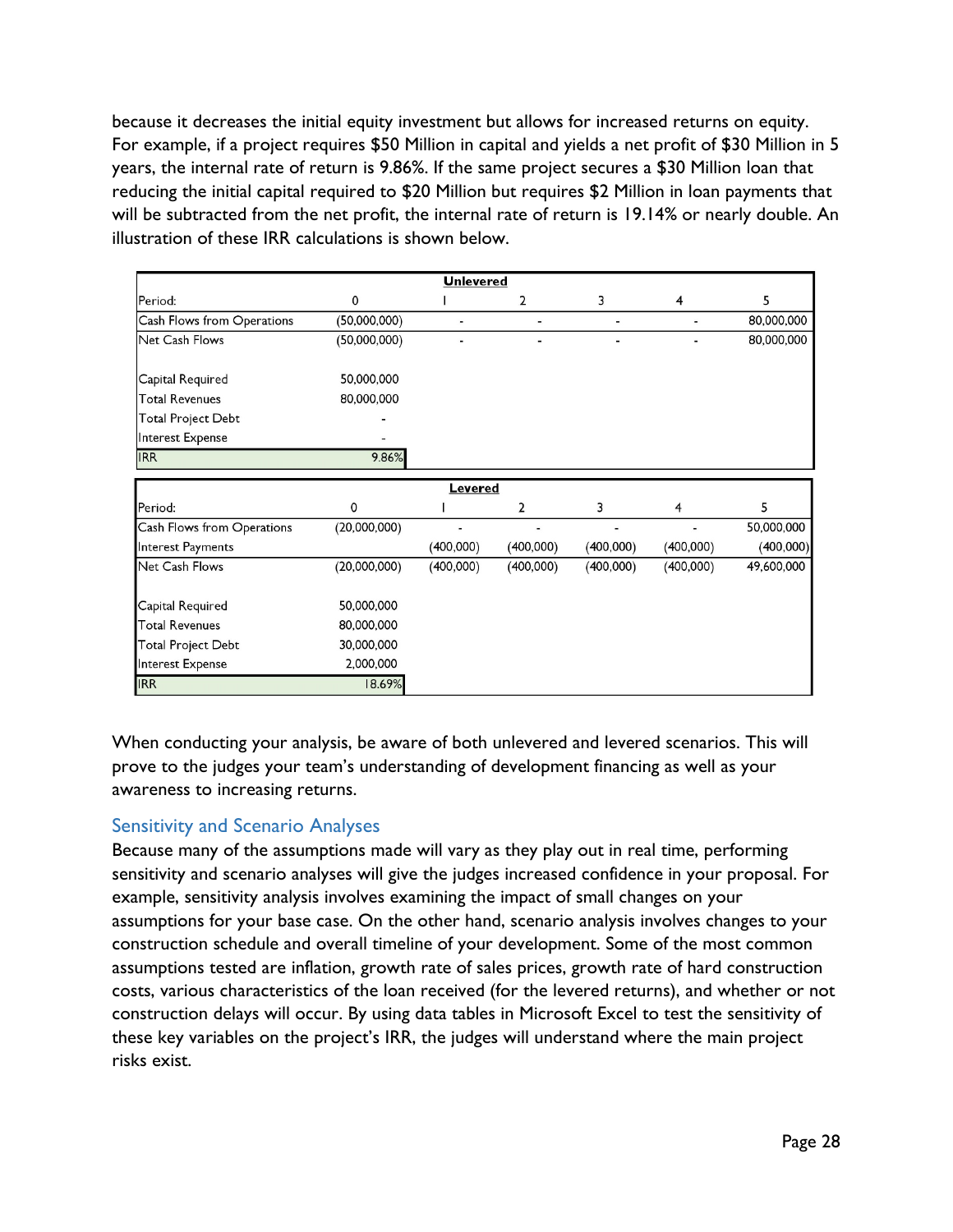## <span id="page-28-0"></span>Risk Assessment

The risk assessment section proves to the judges that your team is aware of developmentassociated risk, but more importantly that there is a plan in place to mitigate the risks before they become a major issue. The Risk Assessment section is generally divided into three major categories: business risks, construction risks, and exit strategies.

#### Business Risks

These risks include mostly issues with your development strategy, including potential rezoning requirements, and macroeconomic factors. As the outcome of business risks are generally out of your control, mitigation plans for when they do occur are very important. For example, a common business risk for homebuilders nationwide is rising material and labor costs. To prevent this risk from wiping out the development's bottom line, certain measures, such as contingencies, can be put in place.

#### Construction Risks

Construction associated risks are site-specific and are mitigated by active management strategies. By noting and providing mitigation strategies for these sorts of risks such as weather or labor shortages, the judges gain confidence in your proposal.

#### Exit Strategies

If economic conditions restrict the positive cash flow to the development, an exit strategy must be executed. Describe when, why, and how you will use your exit strategies. Some possible strategies are as follows:

- Offer homebuyers incentives (options upgrade and reduced home sales price)
- Sell to investors as opposed to solely homebuyers
- Sell land to private owners

Plans to exit the development should be addressed throughout the proposal and summarized in the Risk Assessment Section.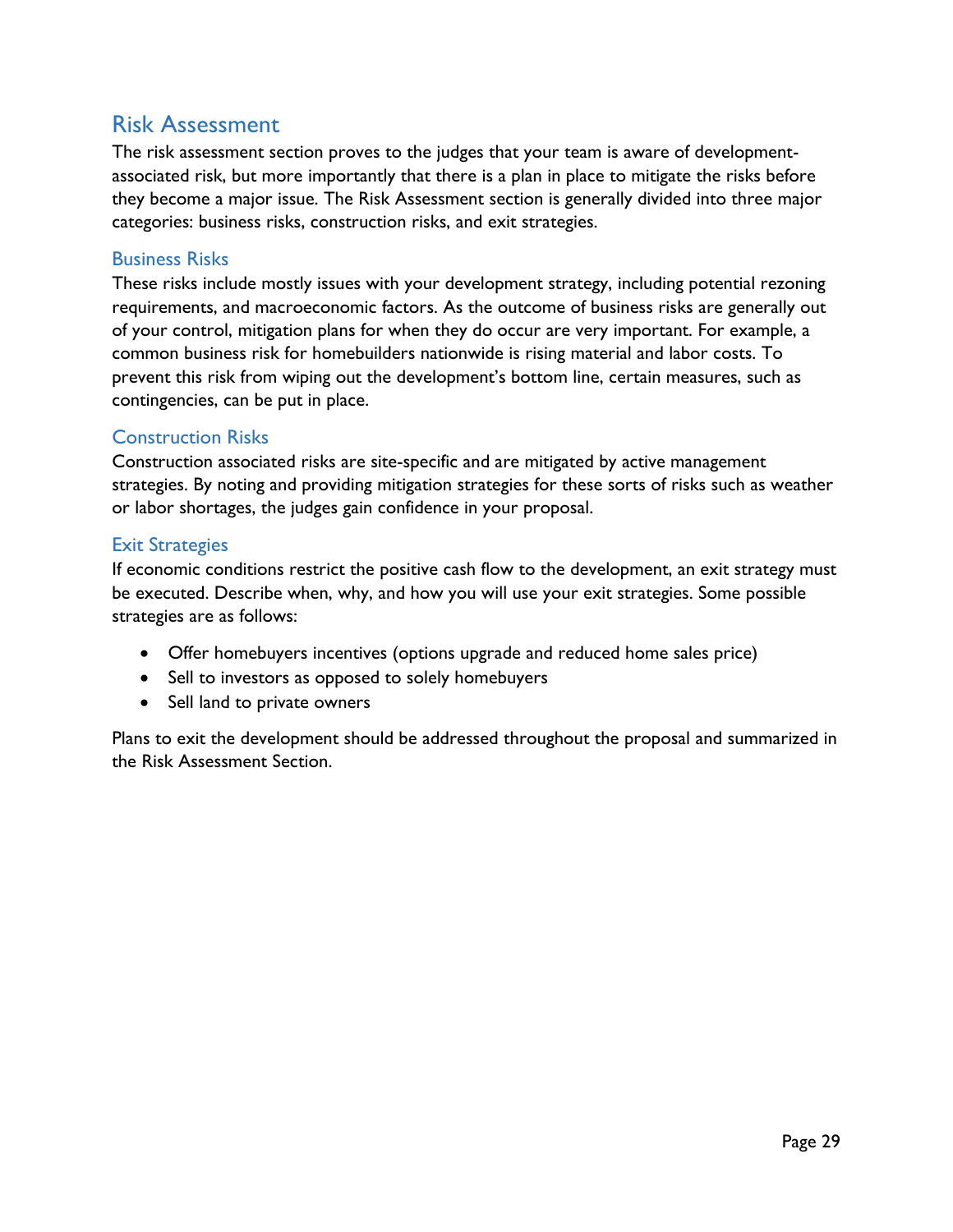## <span id="page-29-0"></span>Packet Layout and Design

When determining how to layout your packet, look at previous winning packets. This will give you a general sense on how they should be laid out while also sparking new ideas on how you can make your packet better than those prior. Decide as a team what you want the overall look to be.

#### Page Layout

It is recommended that all main proposal pages be portrait-oriented except for those allowed to be 11x17, as determined by the NAHB. This helps keep uniformity within the packet while giving the judges larger sheets of paper for the more detailed sections.

#### Page Design

Each page should have an identical look. This is easily done in many formatting programs such as Adobe In-Design or Microsoft Publisher where you can create master pages that are copied throughout the packet. Adding an artistic header and footer as well as unique margins gives the appeal of a professional packet to the judges. Make sure to follow the NAHB Rules and Guidelines for the given year's problem, as the NAHB typically requires your university's name as well as "RCMC Four Year Program" on every page. Pay close attention to this requirement as failure to meet this could have negative consequences on your team's scoring.

#### Packet Design

Keeping the packet user friendly is extremely important. Remember that the judges will be reviewing over 30 team packets and may only look at key features. Implement the following tips into the packet:

- Do not put text too close to the edge. It may be cut off when the judges bind the packets.
- Avoid long paragraphs as they may be skipped; breakup this information into bullet points.
- Only add high quality pictures and do not use pictures to fill space.

#### Proofreading and Proposal Review

This is critical. Errors influence the judges' perception of the proposal as much as anything. For example, fonts need to be uniform, layouts need to be consistent, grammar needs to be correct, etc. This is an issue the judges always stress during the debrief and can always be improved upon.

#### Final Tips

- Use Adobe In-Design or Microsoft Publisher to create the packet.
- Save often and keep back-up files.
- Create a PDF on file just in case there is an error in submitting your proposal to the judges.
- Make sure to add page numbers. This is very helpful for the judges when taking notes and determining questions to ask in presentation.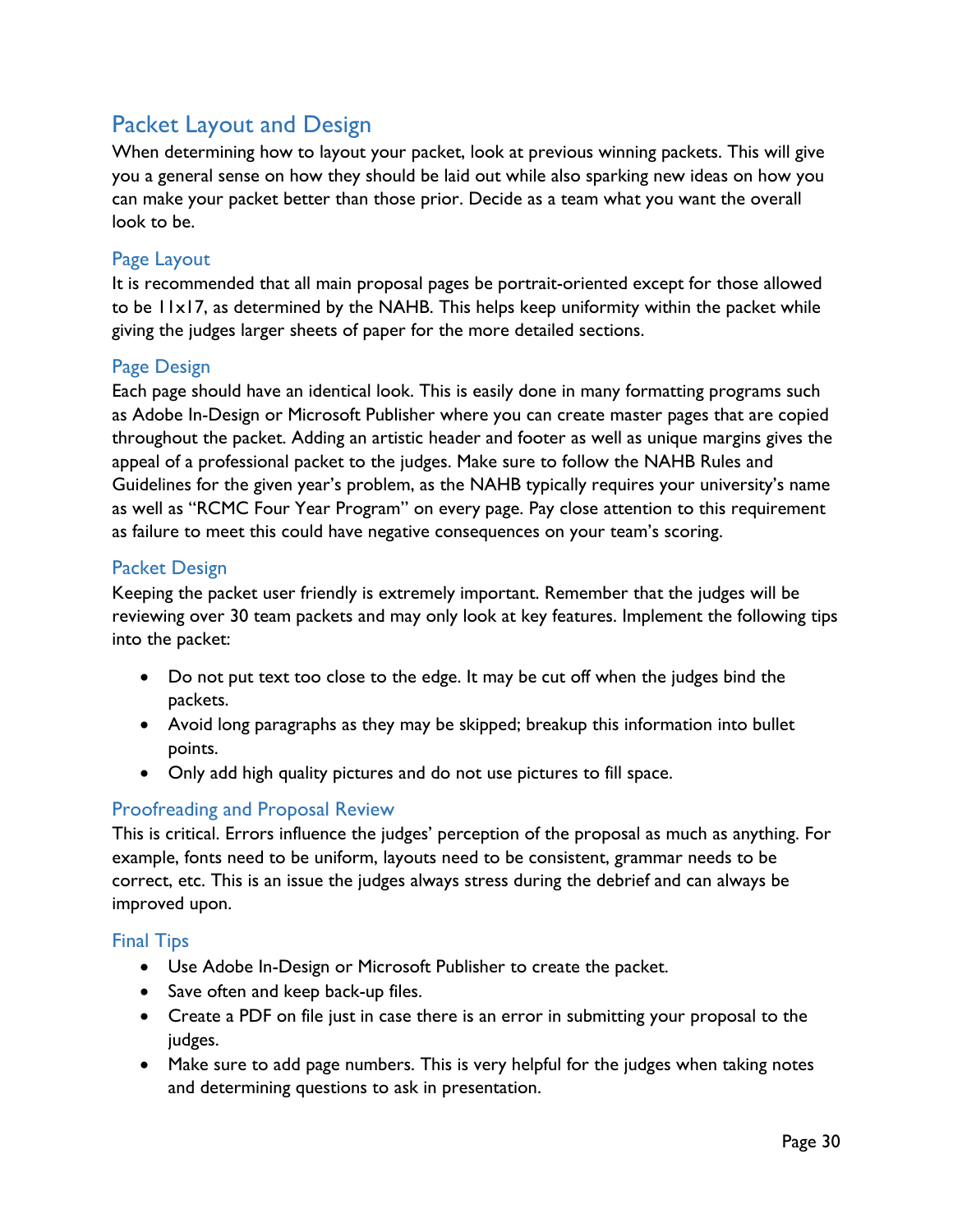## <span id="page-30-0"></span>Oral Presentation

The presentation portion of the problem consists of a 15-minute talk by the six competing members to the NAHB Industry Judges followed by a 10-minute question and answer session. This section is designed to help you prepare for the presentation as well as provide some useful information.

#### General Guidelines

With six team members only given 15-minutes to present, your team needs to be very concise with what they include in their presentation. Each member will have about two-three minutes to speak on his or her topic. With that said, it is important to choose information that is critical to the judges' understanding. Ask yourself the following questions when preparing for the presentation.

- What will the judges be most interested in?
- Why is this information important to the judges?
- Why should the judges know this information?
- What will set us apart from other teams?

Constantly ask yourself these questions as your objective is to prove to the judges that you are the best team for the job.

#### **Practice**

Be sure to prepare your presentation and be comfortable before flying out to the competition. Memorization is not necessarily required. When giving professional presentations such as this, it is better to only memorize the main points and transitions of your talk because it allows you to speak more smoothly and freely during the presentation. With that said, this is sometimes more efficient than memorization, because you need to know the information inside-and-out as opposed to just memorizing a certain script.

Practice your speech with your team to make sure everyone is on the same page. Also, try to present in front of your advisor, other faculty, as well as industry sponsors. Presenting in front of an audience makes the experiences seem more like real life and is the best simulation for the presentation in front of the NAHB judges

#### Question and Answer Overview

The question and answer section by the judges really allows your team to highlight their knowledge of the problem. When doing so, it is important that the team keep a few guidelines in mind. First, assign a team captain to take the lead on questions asked. This helps ensure your team is organized in their response and allows the right expert to be delegated to respond if need be. Second, explain your team's thought process and rationale thoroughly for any assumptions made. This helps the judges understand your logic and feel more confident in your strategy. Lastly, if you do not know an answer say, "we'll need to get back to you on that". It is much better to be open about your misunderstanding than to guess and provide the judges with an ill-advised response, as they can sense when you do not know an answer.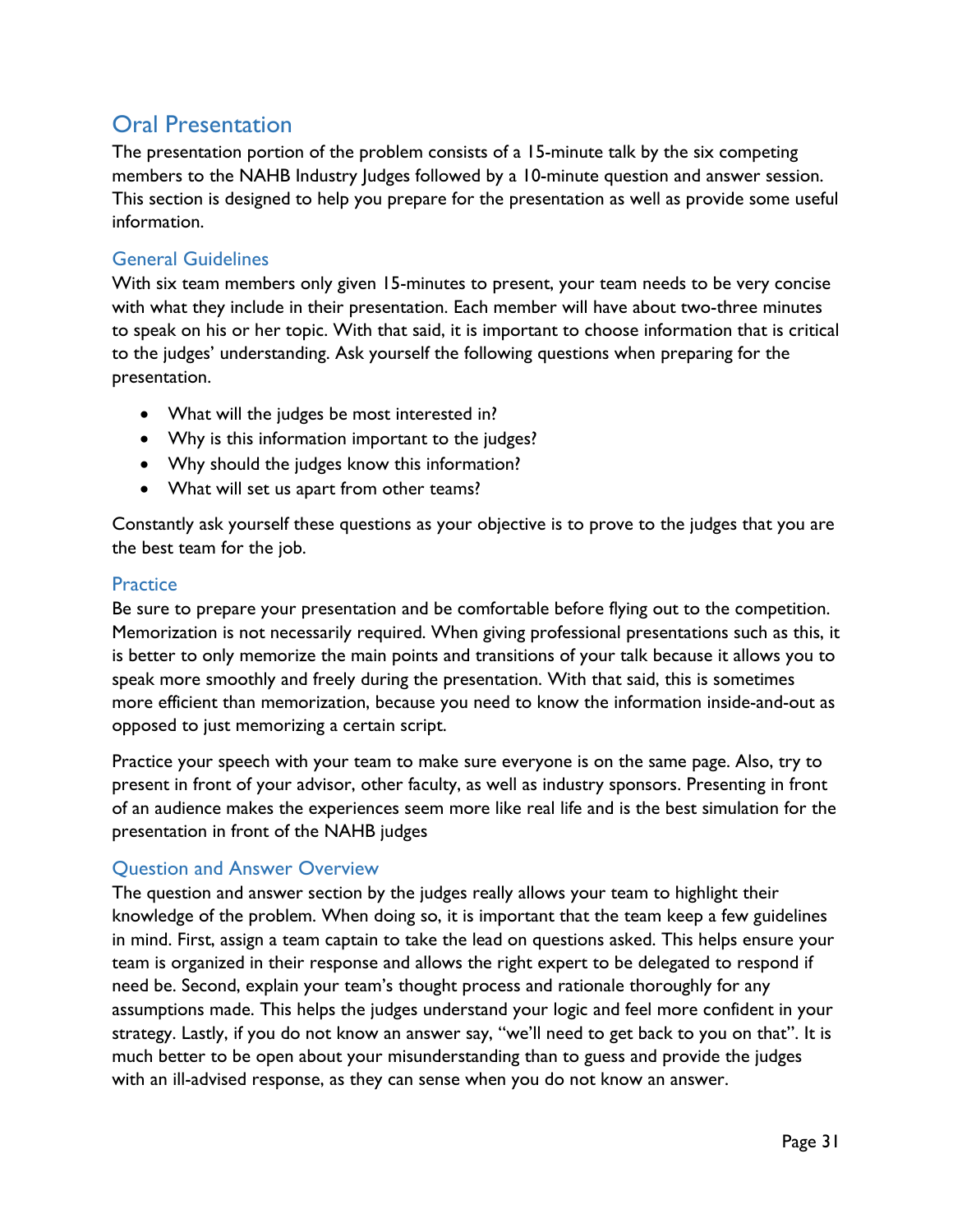### **Tips**

Make sure your team's presentation is straight to the point and is in a language that everyone can understand. By working on the proposal for over three months and then spending additional time on the presentation, it is important to take a step back. Speak in a sense that people not as familiar with the presentation can understand while also paying attention to details. This will prove to the judges that your team understands the material but is also very confident. Some additional tips include:

- During the presentation, look interested in what your team members are saying and do not stare into space.
- Practice passing the clicker for your PowerPoint. Know who and when each team member should be handed the clicker. It is embarrassing if small mishaps like this occur in the presentation.
- Do not read the PowerPoint slides. The judges can do that for themselves.